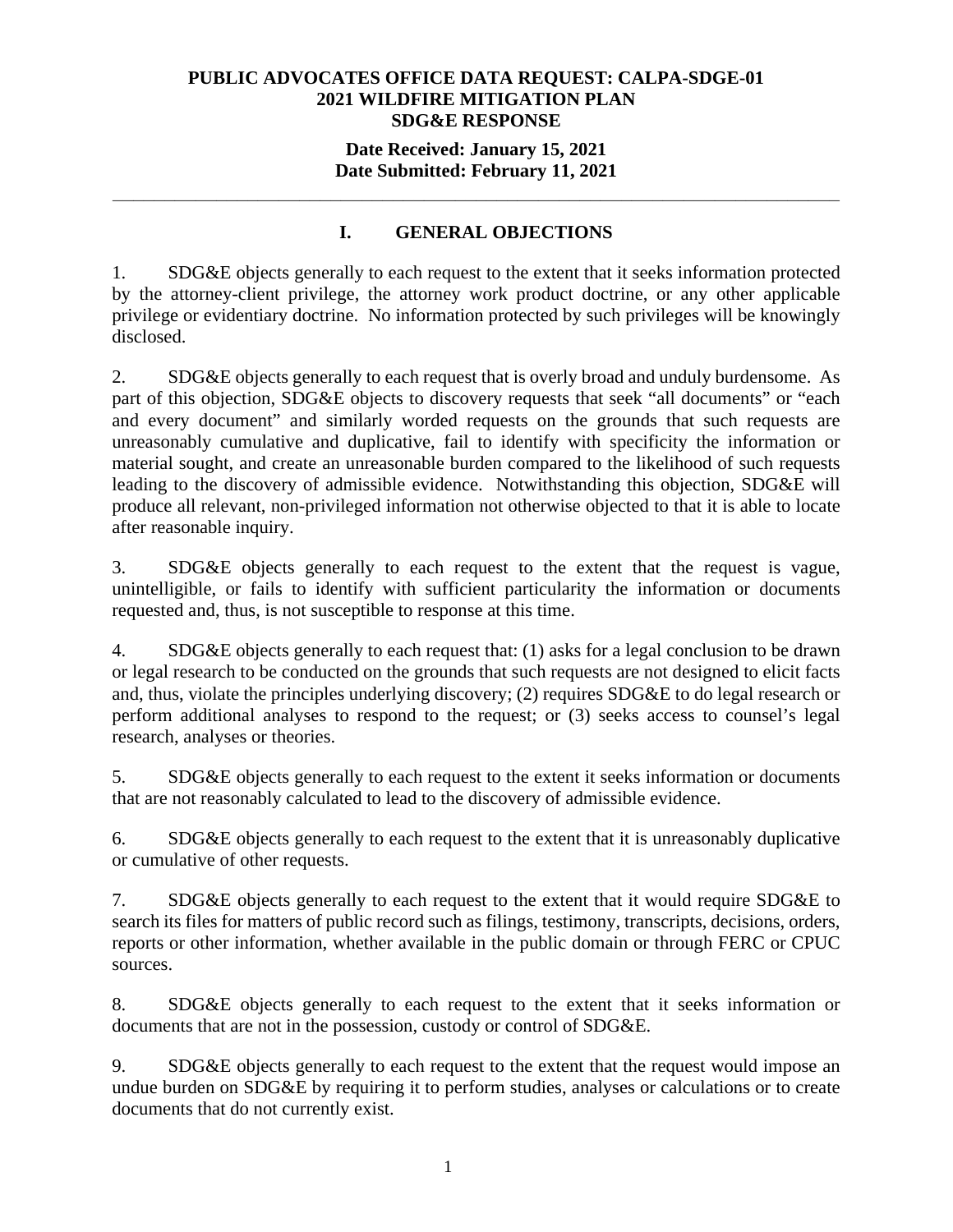## **Date Received: January 15, 2021 Date Submitted: February 11, 2021**

**\_\_\_\_\_\_\_\_\_\_\_\_\_\_\_\_\_\_\_\_\_\_\_\_\_\_\_\_\_\_\_\_\_\_\_\_\_\_\_\_\_\_\_\_\_\_\_\_\_\_\_\_\_\_\_\_\_\_\_\_\_\_\_\_\_\_\_\_\_\_** 

10. SDG&E objects generally to each request that calls for information that contains trade secrets, is privileged or otherwise entitled to confidential protection by reference to statutory protection. SDG&E objects to providing such information absent an appropriate protective order.

## **II. EXPRESS RESERVATIONS**

1. No response, objection, limitation or lack thereof, set forth in these responses and objections shall be deemed an admission or representation by SDG&E as to the existence or nonexistence of the requested information or that any such information is relevant or admissible.

2. SDG&E reserves the right to modify or supplement its responses and objections to each request, and the provision of any information pursuant to any request is not a waiver of that right.

3. SDG&E reserves the right to rely, at any time, upon subsequently discovered information.

4. These responses are made solely for the purpose of this proceeding and for no other purpose.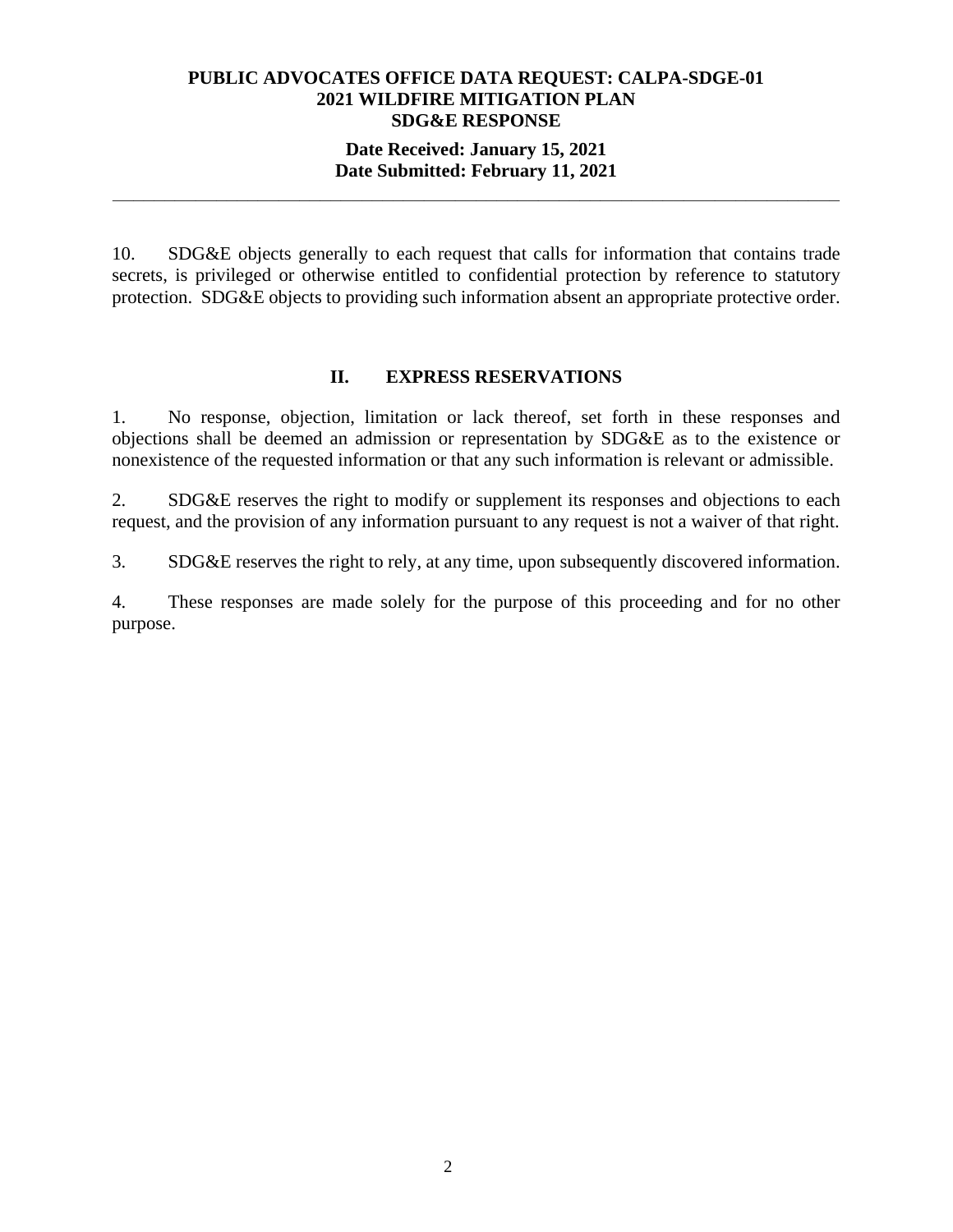### **Date Received: January 15, 2021 Date Submitted: February 11, 2021**

**\_\_\_\_\_\_\_\_\_\_\_\_\_\_\_\_\_\_\_\_\_\_\_\_\_\_\_\_\_\_\_\_\_\_\_\_\_\_\_\_\_\_\_\_\_\_\_\_\_\_\_\_\_\_\_\_\_\_\_\_\_\_\_\_\_\_\_\_\_\_** 

# **III. RESPONSES**

## **QUESTION 1:**

Please provide a list of all publicly owned electric utilities and electrical cooperatives (collectively, POUs) that you supply in part or whole.

## **OBJECTION:**

SDG&E objects to this request on the grounds set forth in General Objection Nos. 2, 4, 5, and 7. Subject to the foregoing objections, SDG&E responds as follows.

## **RESPONSE 1:**

SDG&E does not supply power directly to any POUs.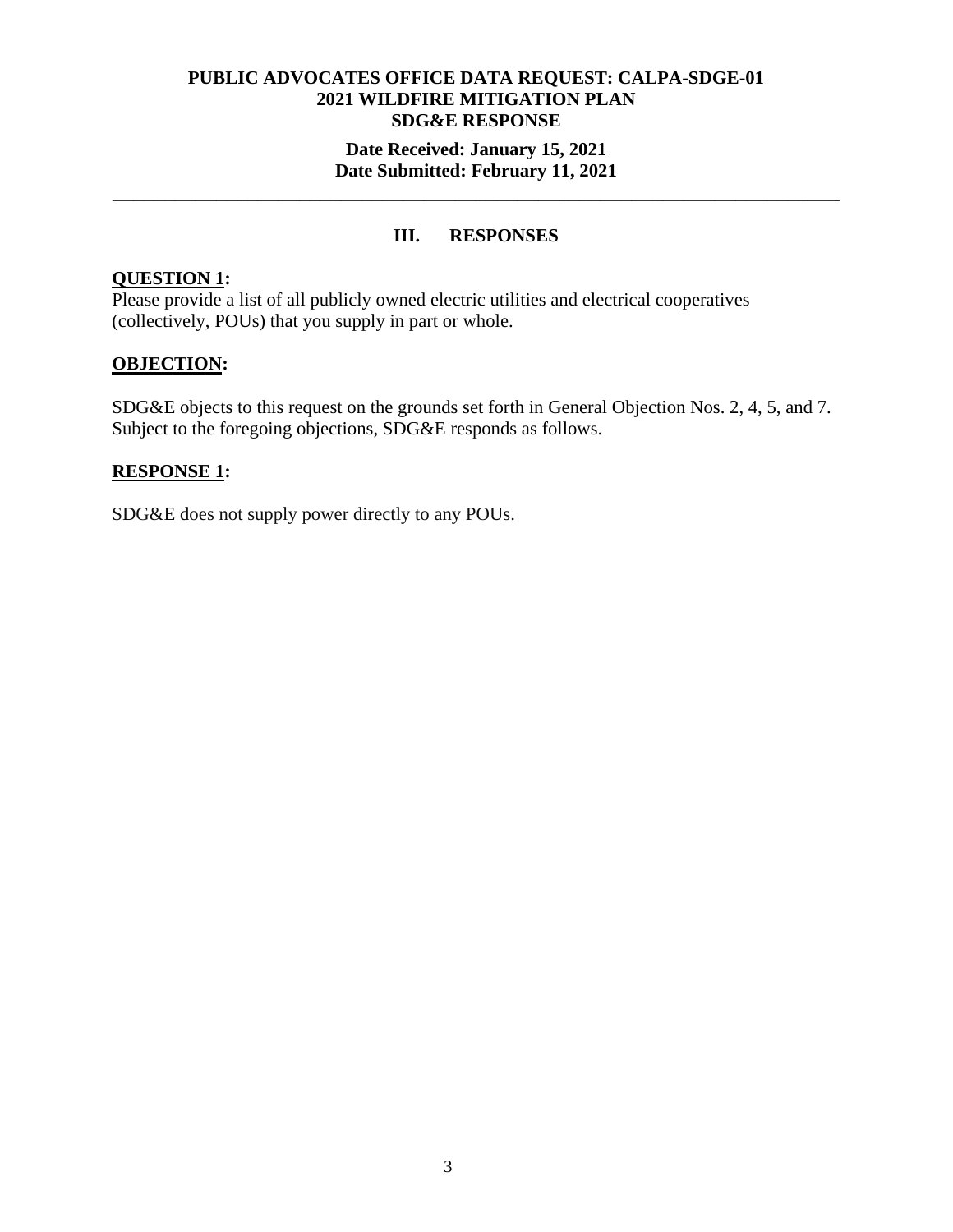## **Date Received: January 15, 2021 Date Submitted: February 11, 2021**

**\_\_\_\_\_\_\_\_\_\_\_\_\_\_\_\_\_\_\_\_\_\_\_\_\_\_\_\_\_\_\_\_\_\_\_\_\_\_\_\_\_\_\_\_\_\_\_\_\_\_\_\_\_\_\_\_\_\_\_\_\_\_\_\_\_\_\_\_\_\_** 

## **QUESTION 2:**

For each publicly owned electric utility and electrical cooperative (collectively, POUs) to which you supply power, please respond to the following:

- a) Have you coordinated with the POU to ensure resilience of the POU during a public safety power shutoff (PSPS) event that you initiate? Please describe the nature of this coordination if so.
- b) In 2020, what coordination, planning, or other activities took place between you and the POU to mitigate the effect of a potential SDG&E-initiated PSPS event on the POU and its customers?

## **OBJECTION:**

SDG&E objects to this request on the grounds set forth in General Objection Nos. 2, 4, 5, and 7. Subject to the foregoing objections, SDG&E responds as follows.

## **RESPONSE 2:**

SDG&E does not supply power directly to any POUs.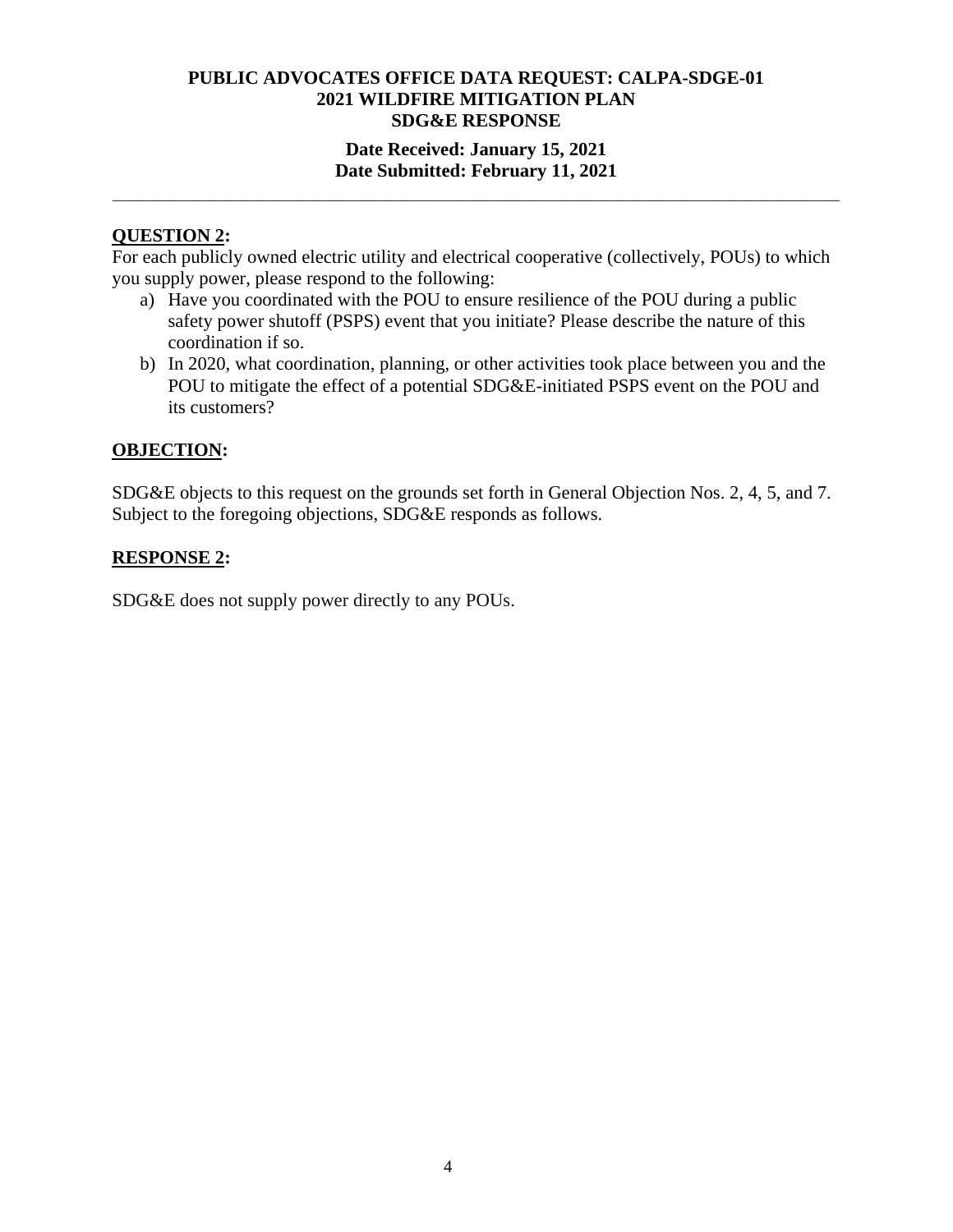## **Date Received: January 15, 2021 Date Submitted: February 11, 2021**

**\_\_\_\_\_\_\_\_\_\_\_\_\_\_\_\_\_\_\_\_\_\_\_\_\_\_\_\_\_\_\_\_\_\_\_\_\_\_\_\_\_\_\_\_\_\_\_\_\_\_\_\_\_\_\_\_\_\_\_\_\_\_\_\_\_\_\_\_\_\_** 

# **QUESTION 3:**

Regarding your wildfire risk model: $<sup>1</sup>$ </sup>

- a) Have you developed a risk-estimation model that quantifies the wildfire risk level of each of your circuits?
- b) If the answer to question 3(a) is yes, explain the finest level physical granularity (i.e. individual equipment, pole/tower, circuit-segment, circuit) with which you assess the wildfire risk level of your facilities.
- c) If the answer to question 3(a) is yes, explain the finest level of temporal granularity (i.e. day, week, month, year) with which you assess the wildfire risk level of your facilities.
- d) How are transmission and distribution circuits treated differently in the model referred to in question 3(a)?
- e) Does the model in question 3(a) allow you to rank circuits or circuit-segments by risk level?
- f) Does the model in question 3(a) rank transmission and distribution circuits together or separately?
- g) Are your wildfire risk model's outputs for transmission and distribution circuits comparable to each other?

## **OBJECTION:**

SDG&E objects to this request on the grounds set forth in General Objection Nos. 2, 4, 5, and 7. Subject to the foregoing objections, SDG&E responds as follows.

## **RESPONSE 3:**

- a) In 2020, SDG&E developed a risk-estimation model Wildfire Next Generation System (WiNGS) – that quantifies the wildfire risk level for distribution circuits in the High Fire Threat District (HFTD) and a subset of the circuits in the non-HFTD that are in potentially risk regions (i.e., wildland urban interface, canyons). Prior to 2020, SDG&E developed the Wildfire Risk Reduction Model (WRRM) and leveraged it to inform its grid hardening activities as well as other efforts. At this time, not all circuits are modeled in WiNGS because the initial implementation of the model focused on the riskiest areas to help prioritize programs there.
- b) The finest level of granularity with which SDG&E assesses the wildfire risk in WiNGS is at the segment level. A segment is defined as a collection of spans and wires between two isolation points (e.g., SCADA devices). While more granular data is available at the asset level and is utilized to inform the analysis, WiNGS was structured at the segment

1

Wildfire risk model refers to a risk-estimation model that quantifies the wildfire risk level of your facilities.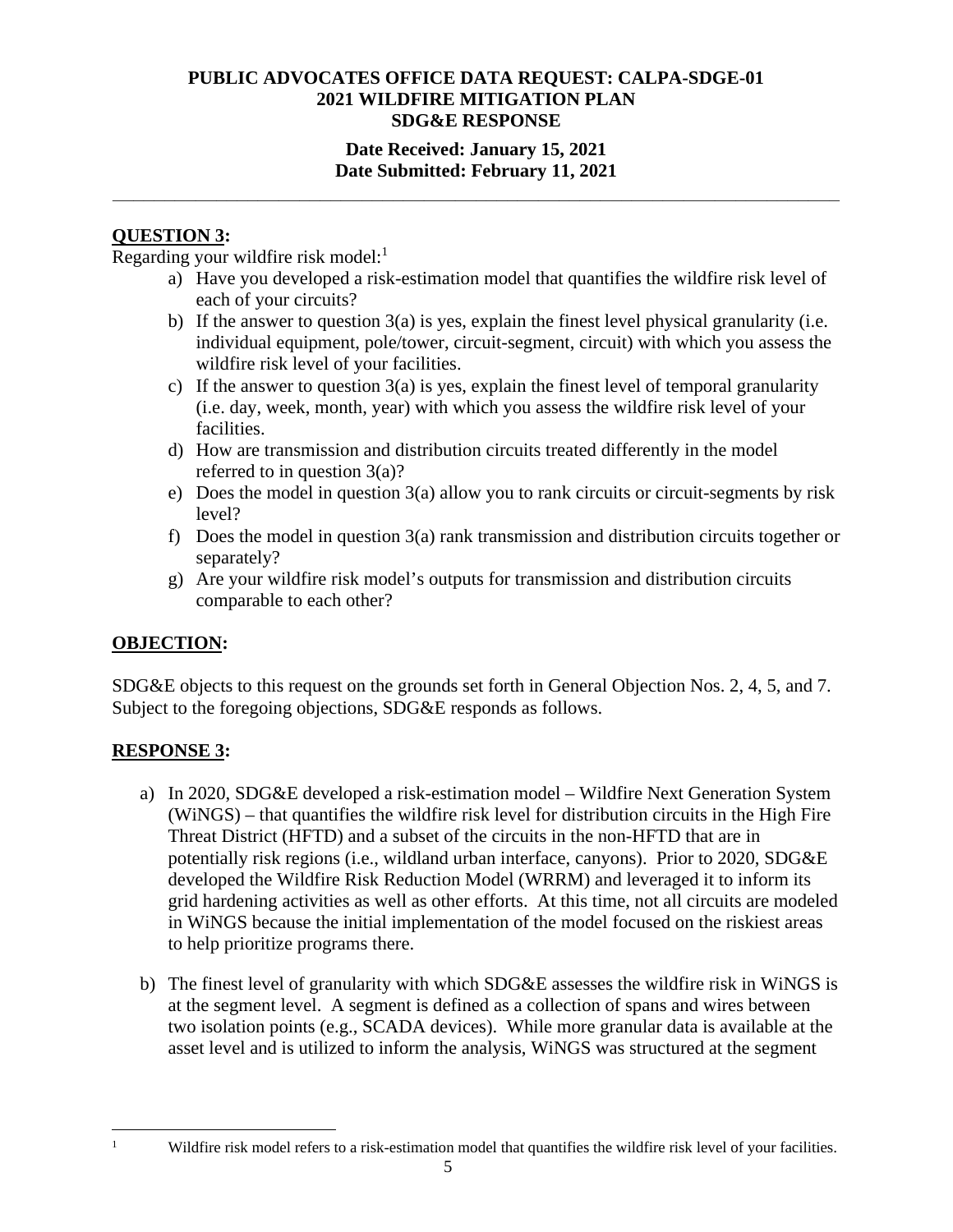## **Date Received: January 15, 2021 Date Submitted: February 11, 2021**

**\_\_\_\_\_\_\_\_\_\_\_\_\_\_\_\_\_\_\_\_\_\_\_\_\_\_\_\_\_\_\_\_\_\_\_\_\_\_\_\_\_\_\_\_\_\_\_\_\_\_\_\_\_\_\_\_\_\_\_\_\_\_\_\_\_\_\_\_\_\_** 

level because the model also quantifies Public Safety Power Shutoff (PSPS) risk and PSPS operations are implemented on a segment-by-segment basis, not on an asset basis.

- c) The assessment in WiNGS is a snapshot in time that reflects when the data is refreshed. The data used to analyze the segments reflects quarterly updates made in SDG&E's geographic information system (GIS) and is intended to reflect the annual likelihood and consequence of the fire risk.
- d) At this time, WiNGS is not used to evaluate transmission segments. The transmission risk is considered much lower compared to distribution, which is why the initial focus of the model was on distribution circuits in the HFTD and a subset in the non-HFTD as described above.
- e) Yes, the model allows for ranking of distribution segments or circuits based on risk.
- f) No, the model only allows for ranking of distribution segments and circuits in scope of the model as described above.
- g) As described above, the model does not evaluate transmission circuits at this time.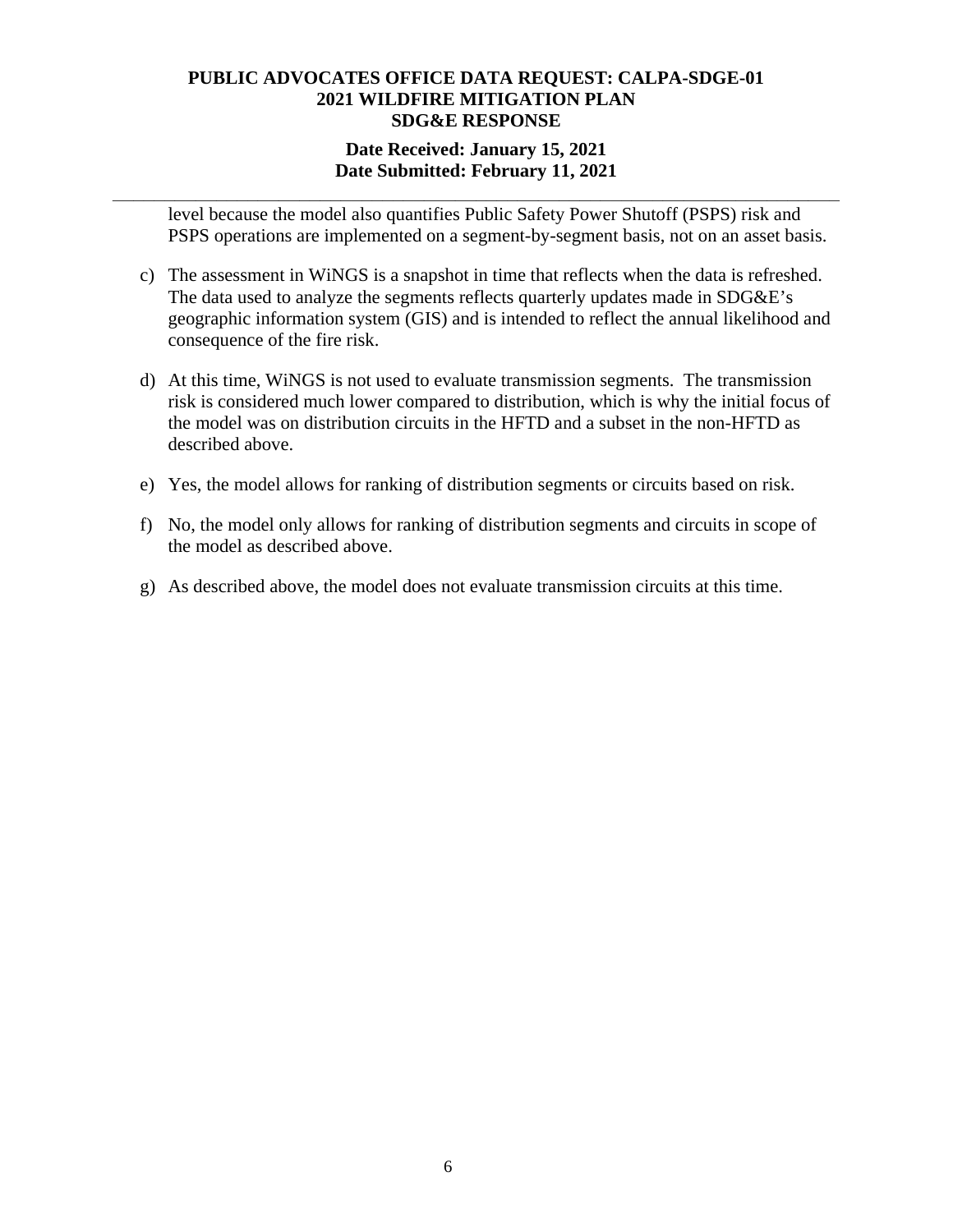## **Date Received: January 15, 2021 Date Submitted: February 11, 2021**

**\_\_\_\_\_\_\_\_\_\_\_\_\_\_\_\_\_\_\_\_\_\_\_\_\_\_\_\_\_\_\_\_\_\_\_\_\_\_\_\_\_\_\_\_\_\_\_\_\_\_\_\_\_\_\_\_\_\_\_\_\_\_\_\_\_\_\_\_\_\_** 

### **QUESTION 4:**

Provide an Excel table of all distribution circuits existing in 2020 (as rows) that includes the following information in separate columns. Items (a) through  $(\frac{\alpha}{\epsilon})$  are features of the circuit. Items (hl) through (dddggg) pertain to work performed for each circuit.

- a. Circuit Name
- b. Circuit ID Number
- c. Total Circuit Miles
- d. Circuit Miles in non-High Fire Threat District (HFTD) Areas
- e. Circuit Miles in HFTD Tier 2
- f. Circuit Miles in HFTD Tier 3
- g. Circuit Voltage
- h. Wildfire Risk Level<sup>2</sup>
- i. Circuit SAIDI (System Average Interruption Duration Index) for 2020
- j. Circuit SAIFI (System Average Interruption Frequency Index) for 2020
- k. Circuit MAIFI (Momentary Average Interruption Frequency Index) for 2020
- l. Miles of Enhanced Vegetation Management (EVM) Work in Non-High-Fire Threat District (HFTD) Areas in 2020
- m. Miles of EVM Work in HFTD Tier 2 in 2020
- n. Miles of EVM Work in HFTD Tier 3 in 2020
- o. Miles of Routine Vegetation Management Work in Non-High-Fire Threat District (HFTD) Areas in 2020
- p. Miles of Routine Vegetation Management Work in HFTD Tier 2 in 2020
- q. Miles of Routine Vegetation Management Work in HFTD Tier 3 in 2020
- r. Miles of Covered Conductor Installed in Non-HFTD in 2018
- s. Miles of Covered Conductor Installed in Non-HFTD in 2019
- t. Miles of Covered Conductor Installed in Non-HFTD in 2020
- u. Miles of Covered Conductor Installed in HFTD Tier 2 in 2018
- v. Miles of Covered Conductor Installed in HFTD Tier 2 in 2019
- w. Miles of Covered Conductor Installed in HFTD Tier 2 in 2020
- x. Miles of Covered Conductor Installed in HFTD Tier 3 in 2018
- y. Miles of Covered Conductor Installed in HFTD Tier 3 in 2019
- z. Miles of Covered Conductor Installed in HFTD Tier 3 in 2020
- aa. Number of Poles Replaced in Non-HFTD in 2018
- bb. Number of Poles Replaced in Non-HFTD in 2019
- cc. Number of Poles Replaced in Non-HFTD in 2020
- dd. Number of Poles Replaced HFTD Tier 2 in 2018
- ee. Number of Poles Replaced HFTD Tier 2 in 2019
- ff. Number of Poles Replaced HFTD Tier 2 in 2020
- gg. Number of Poles Replaced HFTD Tier 3 in 2018

<sup>2</sup> This refers to the risk calculated for each given circuit, as an output of your quantitative wildfire risk model, if the answer to Question 3(a) is "yes".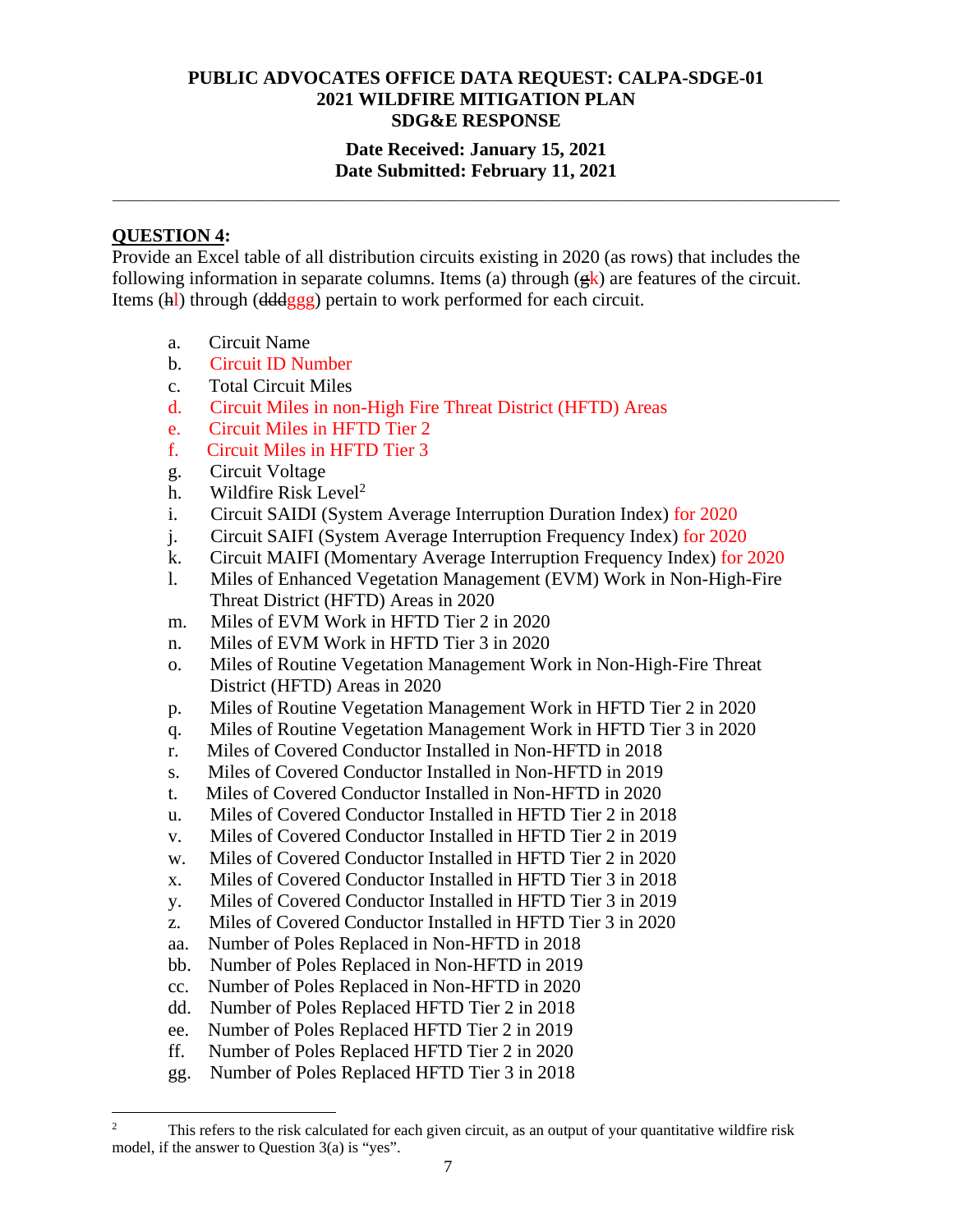#### **Date Received: January 15, 2021 Date Submitted: February 11, 2021**

**\_\_\_\_\_\_\_\_\_\_\_\_\_\_\_\_\_\_\_\_\_\_\_\_\_\_\_\_\_\_\_\_\_\_\_\_\_\_\_\_\_\_\_\_\_\_\_\_\_\_\_\_\_\_\_\_\_\_\_\_\_\_\_\_\_\_\_\_\_\_** 

| hh.            | Number of Poles Replaced HFTD Tier 3 in 2019                           |
|----------------|------------------------------------------------------------------------|
| ii.            | Number of Poles Replaced HFTD Tier 3 in 2020                           |
| jj.            | Miles of Underground Conductor Installation in Non-HFTD in 2018        |
| kk.            | Miles of Underground Conductor Installation in Non-HFTD in 2019        |
| 11.            | Miles of Underground Conductor Installation in Non-HFTD in 2020        |
| mm.            | Miles of Underground Conductor Installation in HFTD Tier 2 in 2018     |
| nn.            | Miles of Underground Conductor Installation in HFTD Tier 2 in 2019     |
| 00.            | Miles of Underground Conductor Installation in HFTD Tier 2 in 2020     |
| pp.            | Miles of Underground Conductor Installation in HFTD Tier 3 in 2018     |
| <del>qq.</del> | Miles of Underground Conductor Installation in HFTD Tier 3 in 2018     |
| qq.            | Miles of Underground Conductor Installation in HFTD Tier 3 in 2019     |
| rr.            | Miles of Underground Conductor Installation in HFTD Tier 3 in 2020     |
| SS.            | Miles of Light Detection and Ranging (LiDAR) Inspection in Non-HFTD in |
|                | 2020                                                                   |
| tt.            | Miles of LiDAR Inspection HFTD Tier 2 in 2020                          |
| uu.            | Miles of LiDAR Inspection HFTD Tier 3 in 2020                          |
| VV.            | Number of Detailed Overhead Inspections in Non-HFTD in 2020            |
| ww.            | Number of Detailed Overhead Inspections HFTD Tier 2 in 2020            |
| XX.            | Number of Detailed Overhead Inspections HFTD Tier 3 in 2020            |
| yy.            | Number of Sectionalization Devices Installed in Non-HFTD in 2018       |
| ZZ.            | Number of Sectionalization Devices Installed in Non-HFTD in 2019       |
| aaa.           | Number of Sectionalization Devices Installed in Non-HFTD in 2020       |
| bbb.           | Number of Sectionalization Devices Installed HFTD Tier 2 in 2018       |
| ccc.           | Number of Sectionalization Devices Installed HFTD Tier 2 in 2019       |
| ddd.           | Number of Sectionalization Devices Installed HFTD Tier 2 in 2020       |
| eee.           | Number of Sectionalization Devices Installed HFTD Tier 3 in 2018       |
| fff.           | Number of Sectionalization Devices Installed HFTD Tier 3 in 2019       |

ggg. Number of Sectionalization Devices Installed HFTD Tier 3 in 2020

#### **OBJECTION:**

SDG&E objects to this request on the grounds set forth in General Objection Nos. 2, 4, 5, and 7. Subject to the foregoing objections, SDG&E responds as follows.

#### **RESPONSE 4:**

Please refer to "2021WMP CalPA-SDGE DR1 Q4 and Q5.xlsx." Below is a list of assumptions and additional information per column for the data provided within SDG&E's response to Question 4:

- a-b. SDG&E circuit names and circuit IDs are the same.
- c-f. SDG&E determines mileage by summing all the circuit segment lengths across a circuit. Some segments traverse more than one tier and are categorized as 'both'. For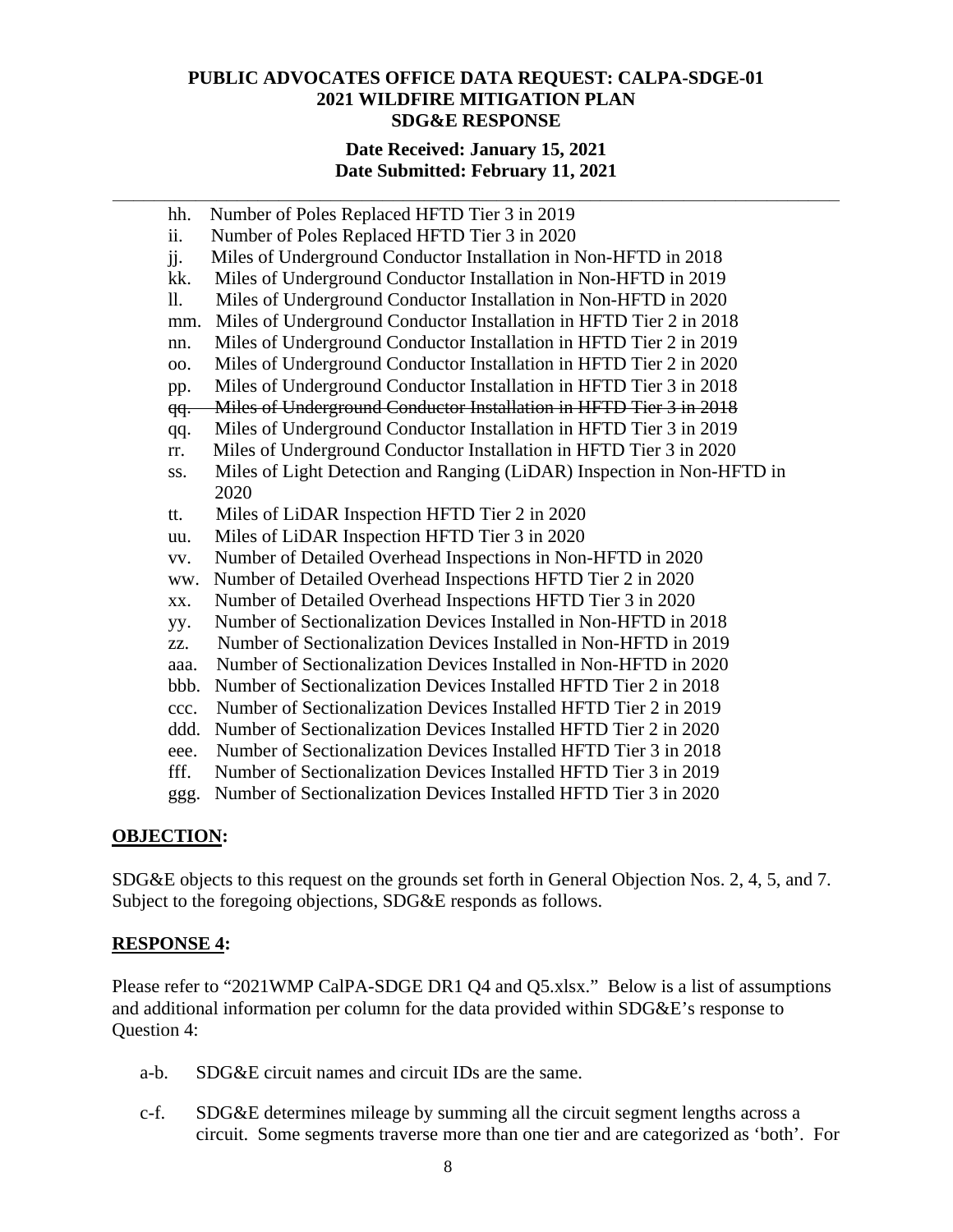## **Date Received: January 15, 2021 Date Submitted: February 11, 2021**

**\_\_\_\_\_\_\_\_\_\_\_\_\_\_\_\_\_\_\_\_\_\_\_\_\_\_\_\_\_\_\_\_\_\_\_\_\_\_\_\_\_\_\_\_\_\_\_\_\_\_\_\_\_\_\_\_\_\_\_\_\_\_\_\_\_\_\_\_\_\_** 

these circuit segments, the exact length per tier is not known. For this response, all multi-tier segments are assumed to be in the majority tier for a given circuit.

- g. The majority circuit segment voltage for the entire circuit is provided.
- h. As discussed above, SDG&E's WiNGS model currently includes only HFTD and some Non-HFTD circuits. SDGE is considering how to present wildfire risk scores on circuits that are not in the HFTD. For the current time, non-HFTD circuits can be thought of as having significantly lower wildfire risk than those in the HFTD. For the purposes of this table, the wildfire risk level for these circuits have been marked zero.
- i-k. SDG&E has provided SAIDI, SAIFI, and MAIFI values per circuit for 2020 only.
- l-n. SDG&E's enhanced vegetation management program only is applied within the HFTD. The data is tracked per tree and related structure. For the purposes of this table, the total number of non-duplicate structures were multiplied by the average distribution span length per tier to approximate the mileage worked.
- o-q. SDG&E performs routine vegetation management system wide. The data is tracked per tree and related structure. For the purposes of this table, the total number of nonduplicate structures were multiplied by the average distribution span length per tier to approximate the mileage worked.
- r-z. SDG&E only installed covered conductor on one circuit (972) in 2020.
- aa-ai. SDG&E reported steel poles installed between 2018-2020. If a pole installed related to multiple circuits, the pole was counted for each circuit that was hardened.
- aj-ar. SDG&E reported all underground installed 2018-2020. SDG&E determines mileage by summing all the circuit segment lengths across a circuit. Some segments traverse more than one tier and are categorized as 'both'. For these circuit segments, the exact length per tier is not known. For this response, all multi-tier segments are assumed to be in the majority tier for a given circuit.
- as-au. SDG&E reported LiDAR captured for fire hardening engineering and design work. LiDAR data is tracked per structure. For the purposes of this table, the total number of non-duplicate structures were multiplied by the average distribution span length per tier to approximate the mileage captured.
- av-ax. SDG&E reported data from CMP Detailed 5-year inspections, Tier 3 HFTD inspections, and Distribution Drone assessments.
- ay-bg. SDG&E reported all installed dynamic protective devices (SCADA switches) for 2018-2020.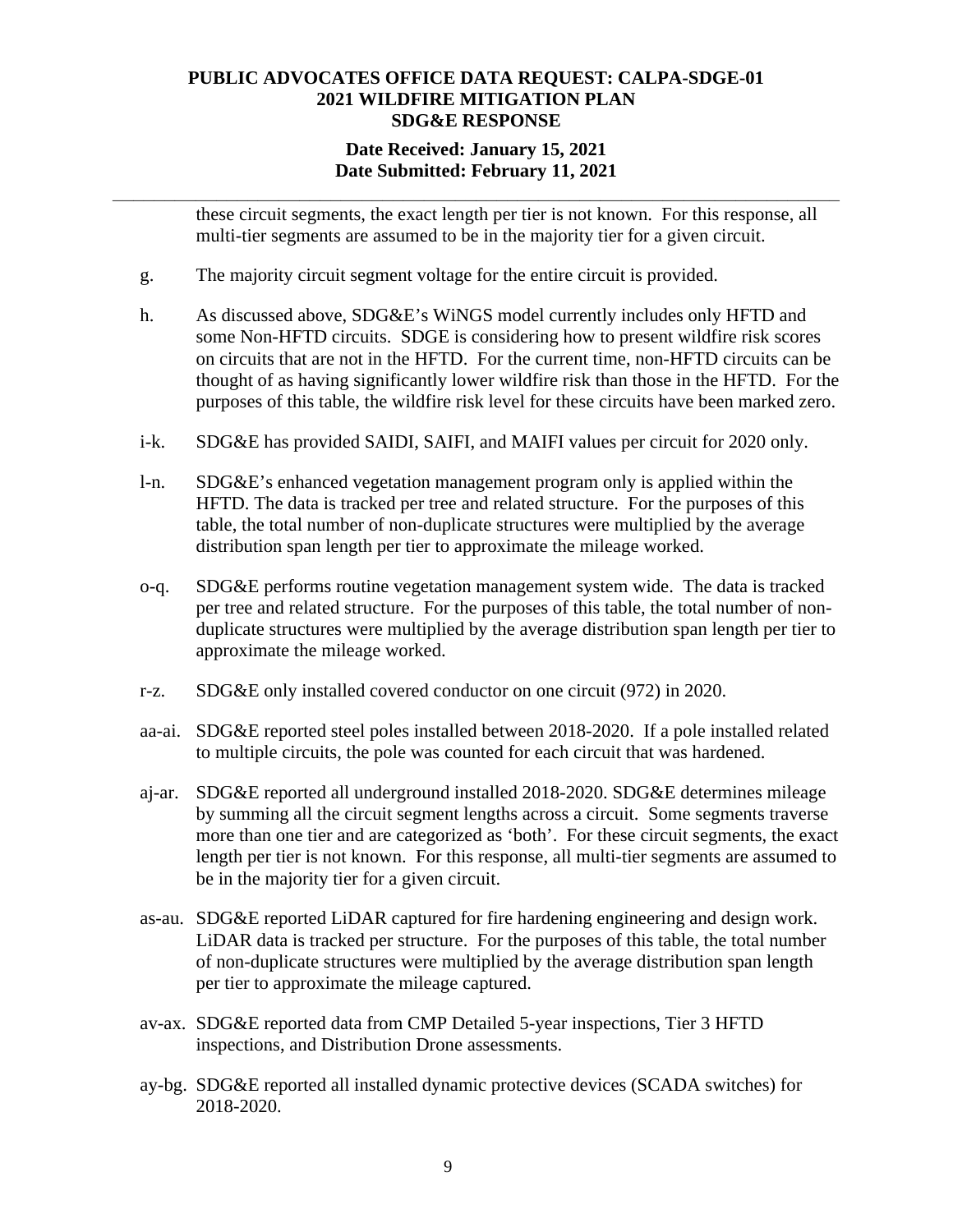## **Date Received: January 15, 2021 Date Submitted: February 11, 2021**

**\_\_\_\_\_\_\_\_\_\_\_\_\_\_\_\_\_\_\_\_\_\_\_\_\_\_\_\_\_\_\_\_\_\_\_\_\_\_\_\_\_\_\_\_\_\_\_\_\_\_\_\_\_\_\_\_\_\_\_\_\_\_\_\_\_\_\_\_\_\_** 

#### **QUESTION 5:**

Provide an Excel table of all transmission circuits (as rows) that includes the same information listed above in Question  $4(a)$ -( $\frac{dddggg}{dt}$ ).

#### **OBJECTION:**

SDG&E objects to this request on the grounds set forth in General Objection Nos. 2, 4, 5, and 7. Subject to the foregoing objections, SDG&E responds as follows.

#### **RESPONSE 5:**

Please refer to "2021WMP CalPA-SDGE DR1 Q4 and Q5.xlsx." Below is a list of assumptions and additional information per column for the data provided within SDG&E's response to Question 5:

- a-b. SDG&E circuit names and circuit IDs are the same.
- c-f. SDG&E determines mileage by summing all the circuit segment lengths across a circuit. Some segments traverse more than one tier and are categorized as 'both'. For these circuit segments, the exact length per tier is not known. For this response, all multi-tier segments are assumed to be in the majority tier for a given circuit.
- g. The majority circuit segment voltage for the entire circuit is provided.
- h. As discussed above, SDG&E's WiNGS model currently does not include transmission circuits. F or the purposes of this table, the wildfire risk level for these circuits have been marked zero.
- i-k. SDG&E has provided SAIDI, SAIFI, and MAIFI values per circuit for 2020 only.
- l-n. SDG&E's enhanced vegetation management program does not apply to transmission circuits.
- o-q. SDG&E considers all vegetation management work performed on the transmission system routine. The data is tracked per tree and related structure. For the purposes of this table, the total number of non-duplicate structures were multiplied by the average transmission span length per tier to approximate the mileage worked.
- r-z. SDG&E does not install covered conductor on transmission.
- aa-ai. SDG&E reported steel poles installed between 2018-2020. If a pole installed related to multiple circuits, the pole was counted for each circuit that was hardened.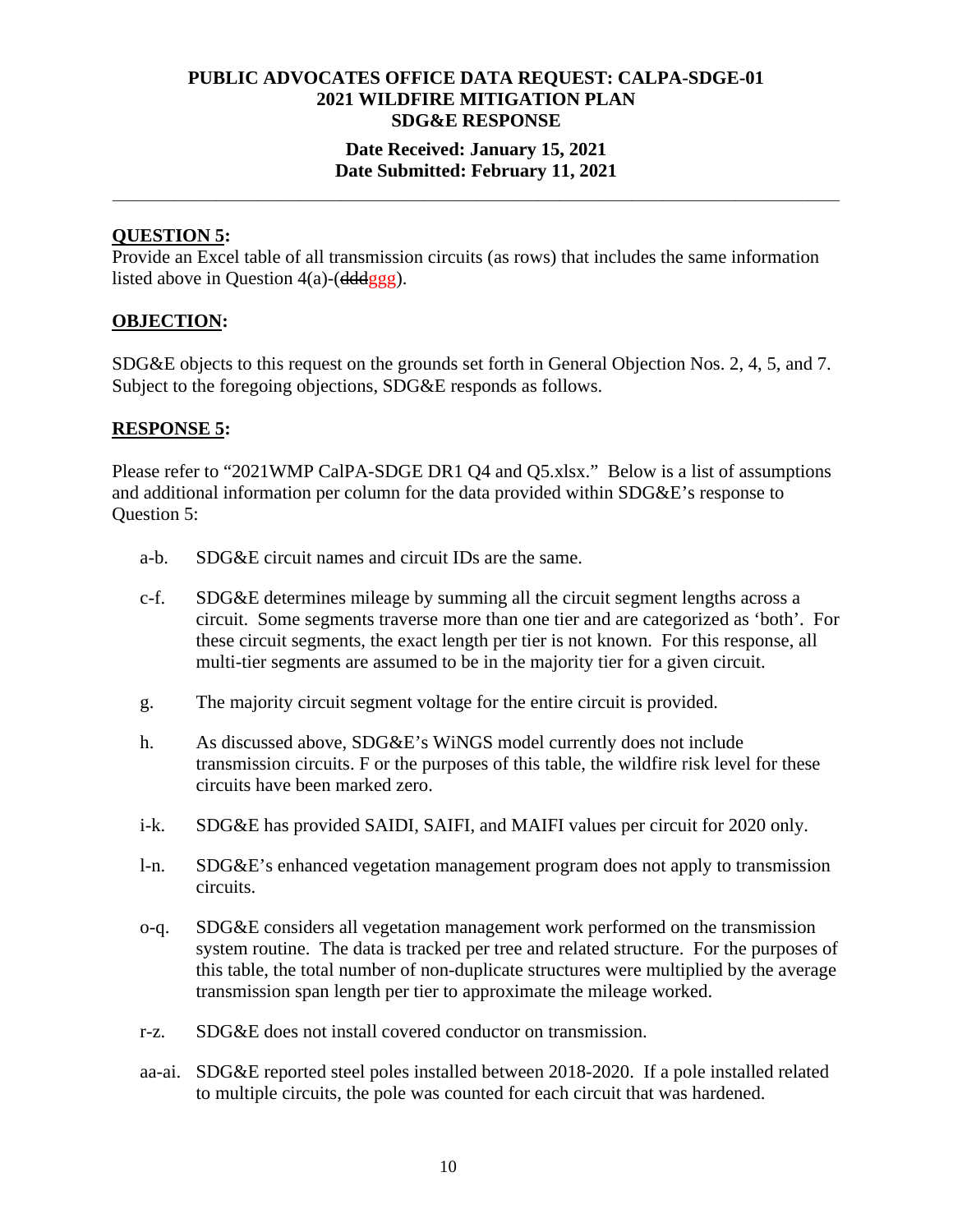### **Date Received: January 15, 2021 Date Submitted: February 11, 2021**

**\_\_\_\_\_\_\_\_\_\_\_\_\_\_\_\_\_\_\_\_\_\_\_\_\_\_\_\_\_\_\_\_\_\_\_\_\_\_\_\_\_\_\_\_\_\_\_\_\_\_\_\_\_\_\_\_\_\_\_\_\_\_\_\_\_\_\_\_\_\_** 

- aj-ar. SDG&E reported all underground installed 2018-2020. SDG&E determines mileage by summing all the circuit segment lengths across a circuit. Some segments traverse more than one tier and are categorized as 'both'. For these circuit segments, the exact length per tier is not known. For this response, all multi-tier segments are assumed to be in the majority tier for a given circuit.
- as-au. SDG&E reported LiDAR captured for fire hardening engineering and design work. LiDAR data is tracked per structure. For the purposes of this table, the total number of non-duplicate structures were multiplied by the average transmission span length per tier to approximate the mileage captured.
- av-ax. SDG&E provided data for transmission detailed OH inspections. This does not include climbing or aerial inspection types.
- ay-bg. SDG&E does not install SCADA switches on transmission.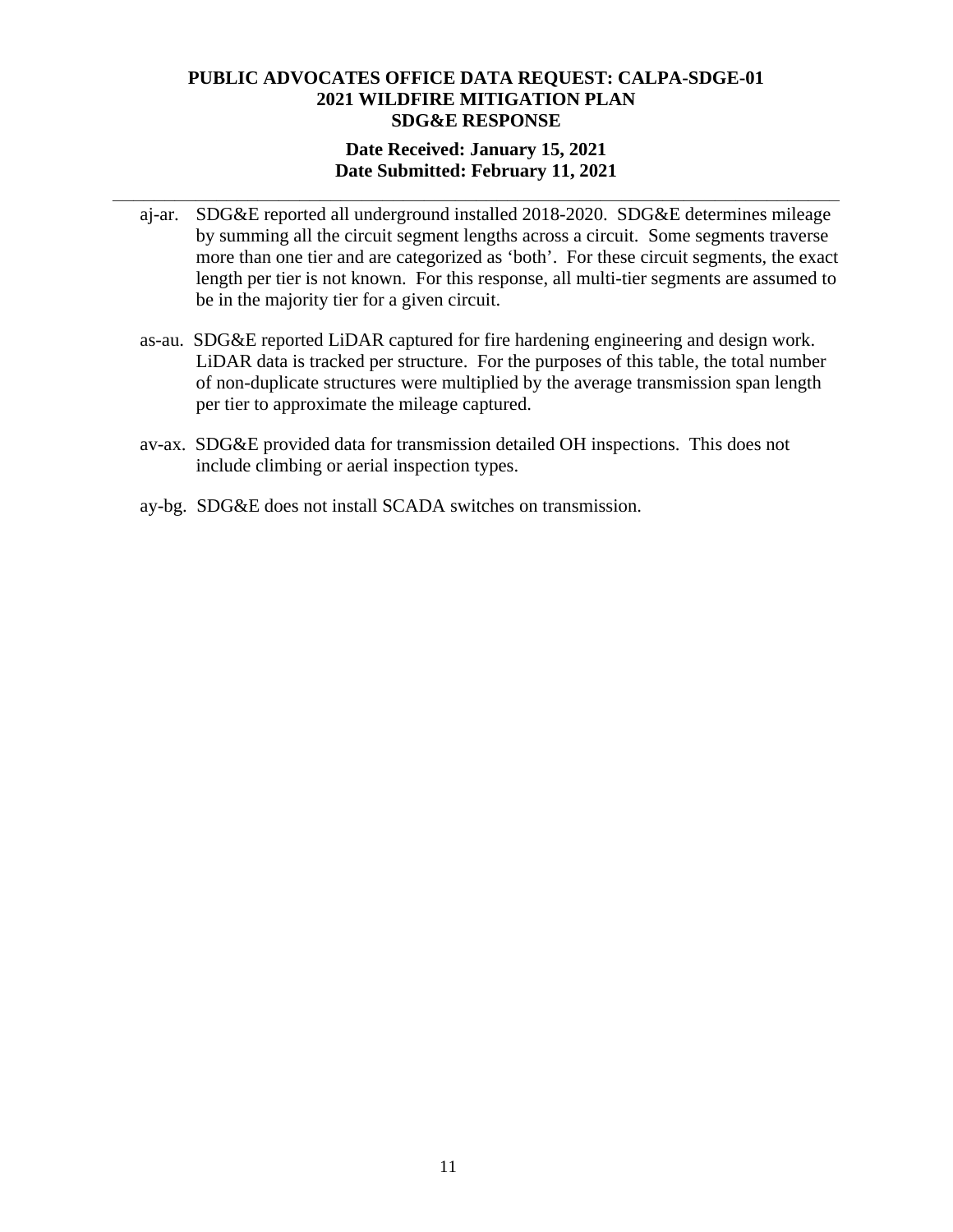## **Date Received: January 15, 2021 Date Submitted: February 11, 2021**

**\_\_\_\_\_\_\_\_\_\_\_\_\_\_\_\_\_\_\_\_\_\_\_\_\_\_\_\_\_\_\_\_\_\_\_\_\_\_\_\_\_\_\_\_\_\_\_\_\_\_\_\_\_\_\_\_\_\_\_\_\_\_\_\_\_\_\_\_\_\_** 

## **QUESTION 6:**

For each WMP initiative listed below, please state how the Wildfire Risk Levels provided in the Excel spreadsheet for Questions 4 and 5 influenced where you performed work in 2020 and how work was sequenced.

- a) EVM
- b) Covered conductor installation
- c) Pole replacement
- d) Undergrounding
- e) Grid sectionalization
- f) Detailed inspections of distribution assets
- g) Detailed inspections of transmission assets
- h) Aerial inspections of transmission assets
- i) Aerial inspections of distribution assets
- j) LiDAR inspections of distribution assets
- k) LiDAR inspections of transmission assets

## **OBJECTION:**

SDG&E objects to this request on the grounds set forth in General Objection Nos. 2, 4, 5, and 7. Subject to the foregoing objections, SDG&E responds as follows.

## **RESPONSE 6:**

As stated in the response to Question 3a above, the wildfire risk level for distribution circuits was developed as part of the WiNGS model in 2020. Therefore, these reported risk levels did not exist and were not used to influence where work was performed in 2020. The work performed in 2020 was sequenced as follows for the requested initiatives.

- a. EVM work is performed in the HFTD on five targeted species as described in the 2021 WMP Update, Section 4.4.2.9 and Section 7.3.5.9.
- b. Covered conductor was installed on C972, which is located in the HFTD and ranked with a Wildfire Risk Level. This circuit was chosen for the first covered conductor installation for its location within the HFTD, and it is a circuit where SDG&E had previously conducted hardening projects. This enabled SDG&E to see the impact the covered conductor installation would have on existing steel poles.
- c. Pole replacements are performed when inspected poles are identified for replacement as part of SDG&E's inspection programs, CMP and HFTD Tier 3 Inspections. The work is sequenced by when the infraction was detected and due dates for replacement being generated to meet the Commission's General Orders.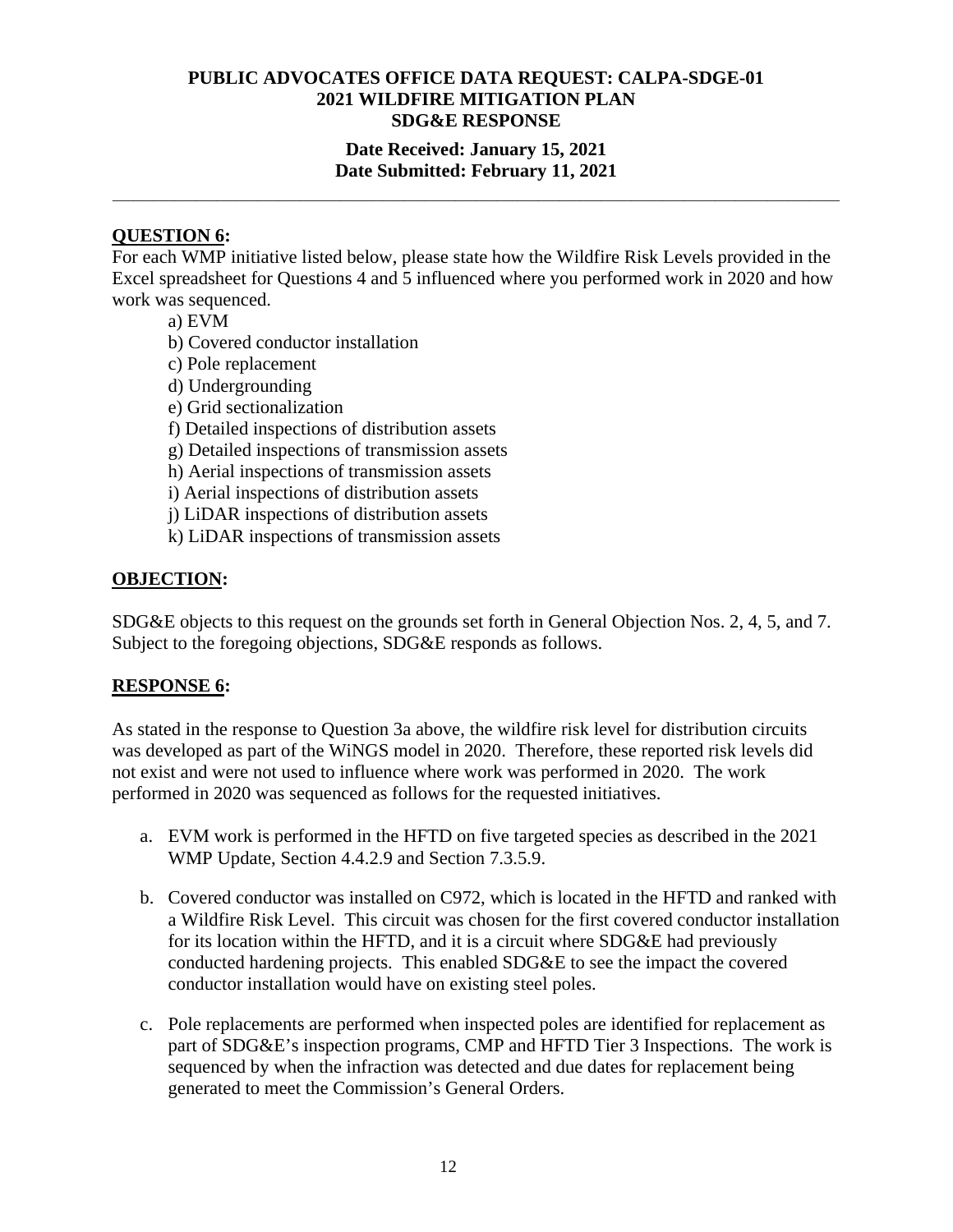## **Date Received: January 15, 2021 Date Submitted: February 11, 2021**

**\_\_\_\_\_\_\_\_\_\_\_\_\_\_\_\_\_\_\_\_\_\_\_\_\_\_\_\_\_\_\_\_\_\_\_\_\_\_\_\_\_\_\_\_\_\_\_\_\_\_\_\_\_\_\_\_\_\_\_\_\_\_\_\_\_\_\_\_\_\_** 

- d. Undergrounding work was conducted for multiple reasons within SDG&E's service territory. Underground conductor was installed to replace failed conductor, as part of new installation jobs, and as part of the Strategic Undergrounding initiative described in the 2021 WMP Update, Section 7.3.3.16. Strategic Undergrounding work was sequenced based on several factors including the frequency of PSPS, number of customers impacted by PSPS, meteorological data, and vegetation data.
- e. Grid sectionalization devices are installed for multiple reasons within SDG&E's service territory. These devices can be installed as part of a new installation, as a replacement for failed or outdated devices, or as part of PSPS Sectionalizing Enhancements as described in the 2021 WMP Update, Section 7.3.3.8.1. PSPS Sectionalizing Enhancements are installed in locations that allow for more customers to remain energized during PSPS events by sectionalizing the highest risk areas.
- f. Detailed inspections of distribution assets are performed on a cyclical basis as part of our CMP and HFTD Tier 3 Inspection programs. These inspections are mandated by GO 165 as described in the 2021 WMP Update, Section 7.3.4.1.
- g. Transmission assets are inspected on a three-year cycle across the system.
- h. Aerial inspections of transmission assets are performed annually and include both visual and infrared inspections of all structures across the system. In addition, some drone inspections were performed on transmission assets in 2020. These were selected based on multiple attributes including age and location within the HFTD.
- i. Aerial inspections of distribution assets were performed by the Drone Assessment of Distribution Infrastructure initiative as described in the 2021 WMP Update in Section 7.3.4.9.2. These inspections were sequenced by first inspecting all assets in the HFTD Tier 3 and then proceeding to the HFTD Tier 2.
- j. LiDAR inspections of distribution assets were performed for vegetation around distribution lines and equipment as described in the 2021 WMP Update in Section 7.3.5.7. LiDAR inspections were also performed as part of the post-construction true-up analysis process.
- k. LiDAR inspections of transmission assets were performed to capture data for upcoming project designs, post construction as-builts, or refreshing outdated data.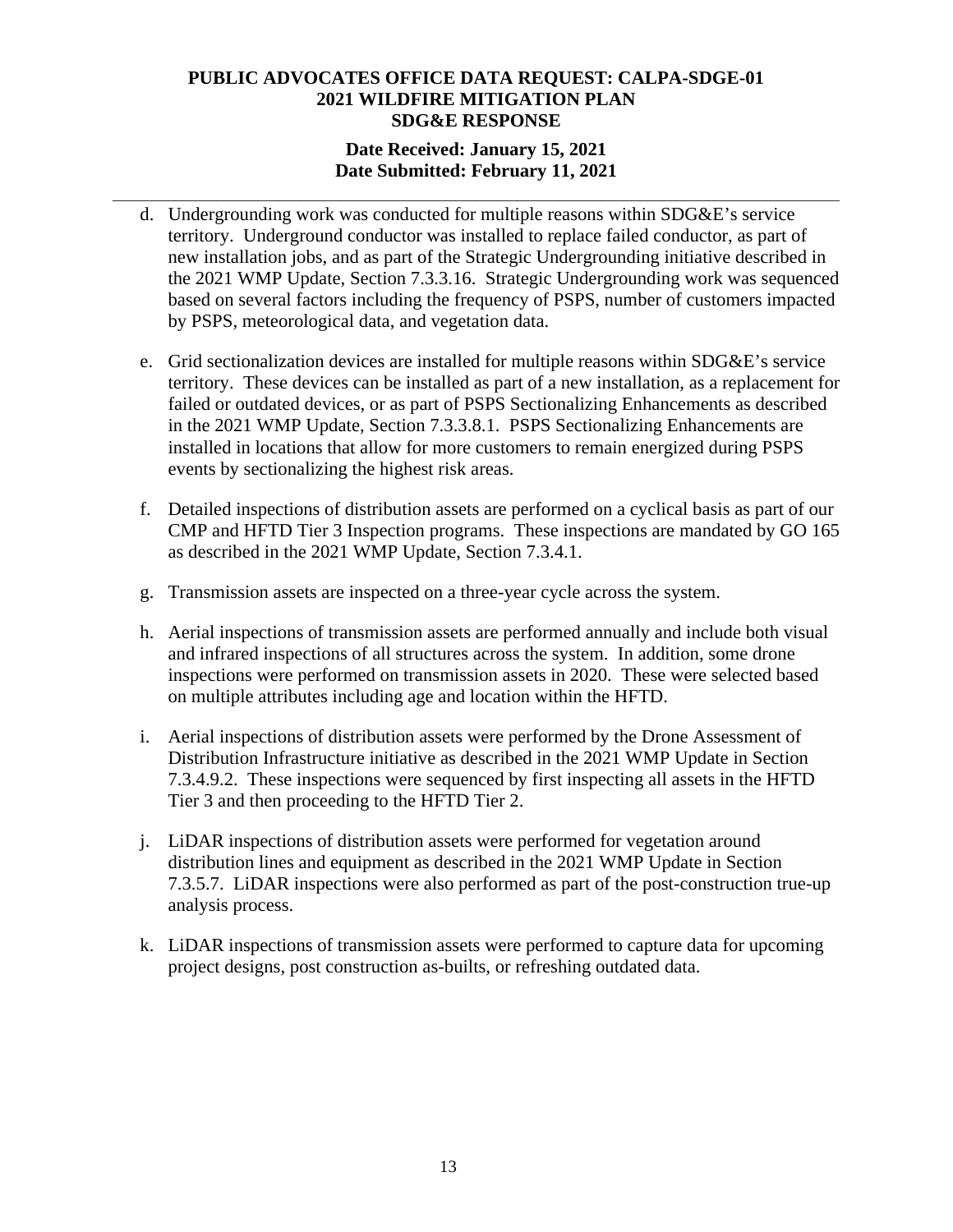## **Date Received: January 15, 2021 Date Submitted: February 11, 2021**

**\_\_\_\_\_\_\_\_\_\_\_\_\_\_\_\_\_\_\_\_\_\_\_\_\_\_\_\_\_\_\_\_\_\_\_\_\_\_\_\_\_\_\_\_\_\_\_\_\_\_\_\_\_\_\_\_\_\_\_\_\_\_\_\_\_\_\_\_\_\_** 

## **QUESTION 7:**

For each WMP initiative listed below, please complete Table A below, showing how much of the work you completed in 2020 was performed on distribution circuit-segments in each risk quintile.

- a) EVM
- b) Covered conductor
- c) Pole replacement
- d) Undergrounding
- e) Grid sectionalization
- f) Climbing inspections
- g) Aerial inspections
- h) LiDAR inspections

| Table A                                                  |                                                                                                                     |                                                  |
|----------------------------------------------------------|---------------------------------------------------------------------------------------------------------------------|--------------------------------------------------|
| Initiative:                                              |                                                                                                                     |                                                  |
| <b>Quintile of</b><br>circuit-<br>segments,<br>ranked by | <b>Explanation</b>                                                                                                  | <b>Amount of</b><br>work<br>completed<br>in 2020 |
| wildfire risk<br>$0 - 20$                                | Top quintile of riskiest circuit-segments, which account for the                                                    |                                                  |
|                                                          | first 20 percent of cumulative wildfire risk                                                                        |                                                  |
| $21 - 40$                                                | Second quintile of riskiest circuit-segments, which account for<br>percentiles 21 to 40 of cumulative wildfire risk |                                                  |
| $41 - 60$                                                | Third quintile of riskiest circuit-segments, which account for<br>percentiles 41 to 60 of cumulative wildfire risk  |                                                  |
| $61 - 80$                                                | Fourth quintile of riskiest circuit-segments, which account for<br>percentiles 61 to 80 of cumulative wildfire risk |                                                  |
| $81 - 100$                                               | Last quintile of riskiest circuit-segments, which account for<br>percentiles 81 to 100 of cumulative wildfire risk  |                                                  |
| Total                                                    | Entire service territory                                                                                            |                                                  |

## **OBJECTION:**

SDG&E objects to this request on the grounds set forth in General Objection Nos. 2, 4, 5, and 7. Subject to the foregoing objections, SDG&E responds as follows.

#### **RESPONSE 7:**

As discussed in the response to Question 3a above, SDG&E developed wildfire risk levels for distribution circuits in the HFTD and a subset of the circuits in the non-HFTD that are in potential risk regions (i.e., wildland urban interface, canyons). These ranked circuits account for 190 of SDG&E's 1,060 circuits or approximately 18%. The table below reports on all work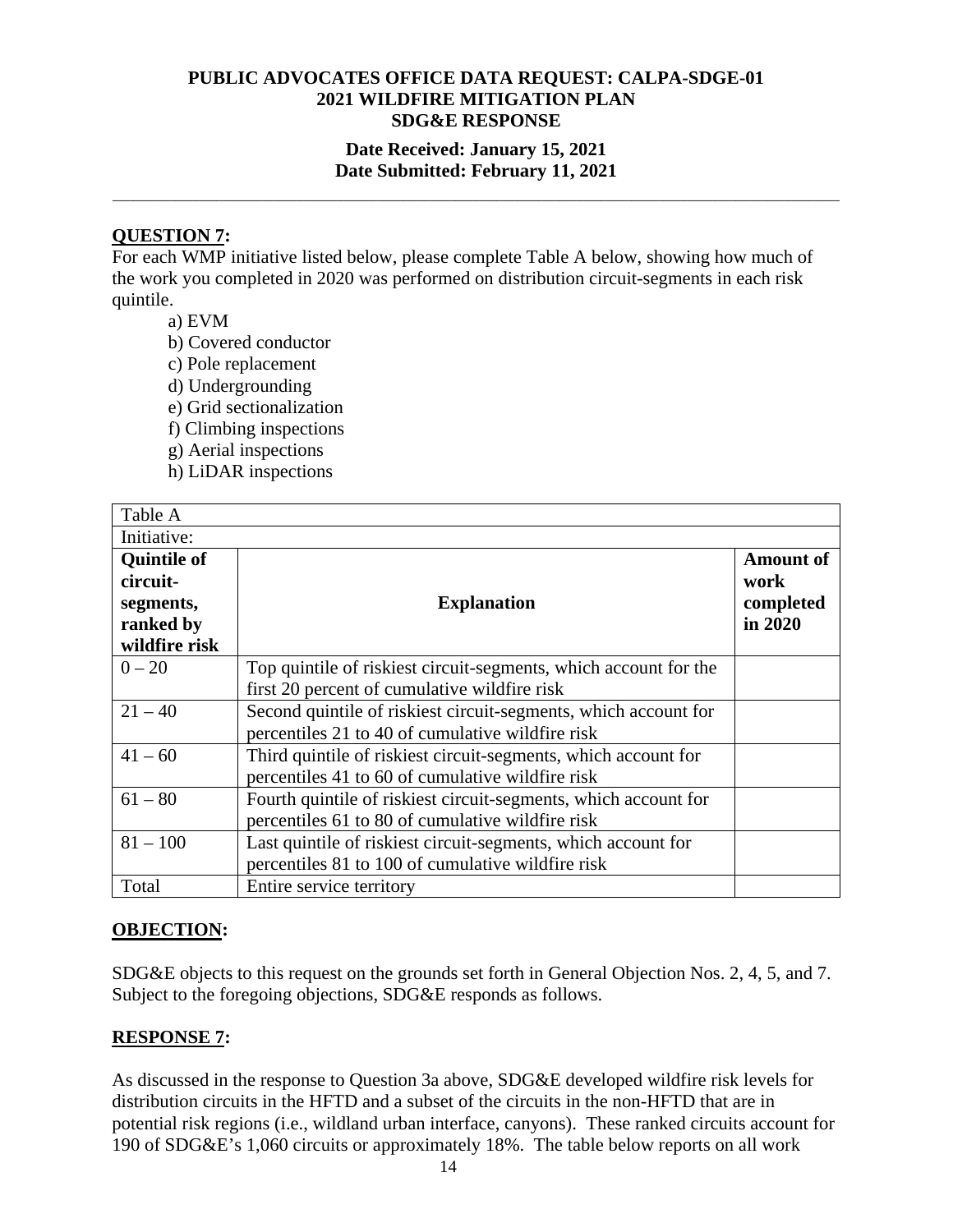### **Date Received: January 15, 2021 Date Submitted: February 11, 2021**

**\_\_\_\_\_\_\_\_\_\_\_\_\_\_\_\_\_\_\_\_\_\_\_\_\_\_\_\_\_\_\_\_\_\_\_\_\_\_\_\_\_\_\_\_\_\_\_\_\_\_\_\_\_\_\_\_\_\_\_\_\_\_\_\_\_\_\_\_\_\_** 

performed on these ranked circuits, which would represent the top quintile of riskiest circuits, versus the work performed on the unranked circuits.

|                       | Distribution                   |                          |              |
|-----------------------|--------------------------------|--------------------------|--------------|
|                       | <b>Risk Ranked</b><br>Circuits | <b>Unranked Circuits</b> | <b>TOTAL</b> |
| <b>EVM</b>            | 202.5                          | 0.4                      | 202.9        |
| Covered conductor     | 1.9                            | $\Omega$                 | 1.9          |
| Pole replacement      | 3,181                          | 183                      | 3364         |
| Undergrounding        | 79.87                          | 153                      | 232.87       |
| Grid sectionalization | 31                             | 48                       | 79           |
| Climbing inspection   | 28582                          | 24293                    | 52875        |
| Aerial inspection     | 33641                          | 65                       | 33706        |
| LiDAR inspection      | 161.4                          | 6.09                     | 167.49       |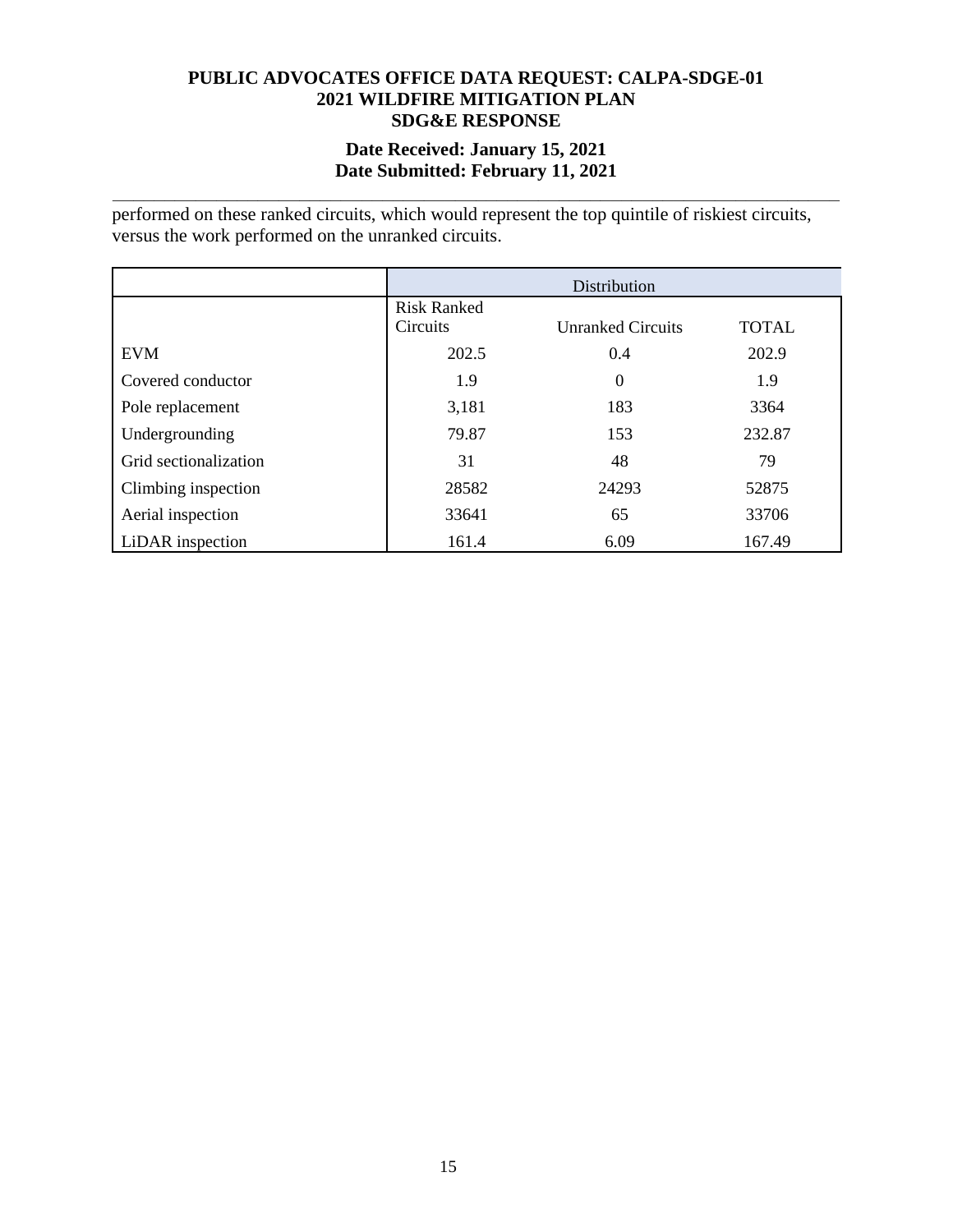## **Date Received: January 15, 2021 Date Submitted: February 11, 2021**

**\_\_\_\_\_\_\_\_\_\_\_\_\_\_\_\_\_\_\_\_\_\_\_\_\_\_\_\_\_\_\_\_\_\_\_\_\_\_\_\_\_\_\_\_\_\_\_\_\_\_\_\_\_\_\_\_\_\_\_\_\_\_\_\_\_\_\_\_\_\_** 

## **QUESTION 8:**

For each WMP initiative listed below, please complete Table B below, showing how much of the work you completed in 2020 was performed on transmission circuit-segments in each risk quintile.

- a) EVM
- b) Covered conductor
- c) Pole replacement
- d) Undergrounding
- e) Grid sectionalization
- f) Climbing inspections
- g) Aerial inspections
- h) LiDAR inspections

| Table B                                     |                                                                  |                                       |
|---------------------------------------------|------------------------------------------------------------------|---------------------------------------|
| Initiative:                                 |                                                                  |                                       |
| <b>Quintile of</b><br>circuit-<br>segments, | <b>Explanation</b>                                               | <b>Amount of</b><br>work<br>completed |
| ranked by                                   |                                                                  | in 2020                               |
| wildfire risk                               |                                                                  |                                       |
| $0 - 20$                                    | Top quintile of riskiest circuit-segments, which account for the |                                       |
|                                             | first 20 percent of cumulative wildfire risk                     |                                       |
| $21 - 40$                                   | Second quintile of riskiest circuit-segments, which account for  |                                       |
|                                             | percentiles 21 to 40 of cumulative wildfire risk                 |                                       |
| $41 - 60$                                   | Third quintile of riskiest circuit-segments, which account for   |                                       |
|                                             | percentiles 41 to 60 of cumulative wildfire risk                 |                                       |
| $61 - 80$                                   | Fourth quintile of riskiest circuit-segments, which account for  |                                       |
|                                             | percentiles 61 to 80 of cumulative wildfire risk                 |                                       |
| $81 - 100$                                  | Last quintile of riskiest circuit-segments, which account for    |                                       |
|                                             | percentiles 81 to 100 of cumulative wildfire risk                |                                       |
| Total                                       | Entire service territory                                         |                                       |

## **OBJECTION:**

SDG&E objects to this request on the grounds set forth in General Objection Nos. 2, 4, 5, and 7. Subject to the foregoing objections, SDG&E responds as follows.

#### **RESPONSE 8:**

At this time, WiNGS is not used to evaluate transmission circuit-segments. The table below summarizes the work performed on transmission circuits by location in non-HFTD, HFTD Tier 2, and HFTD Tier 3.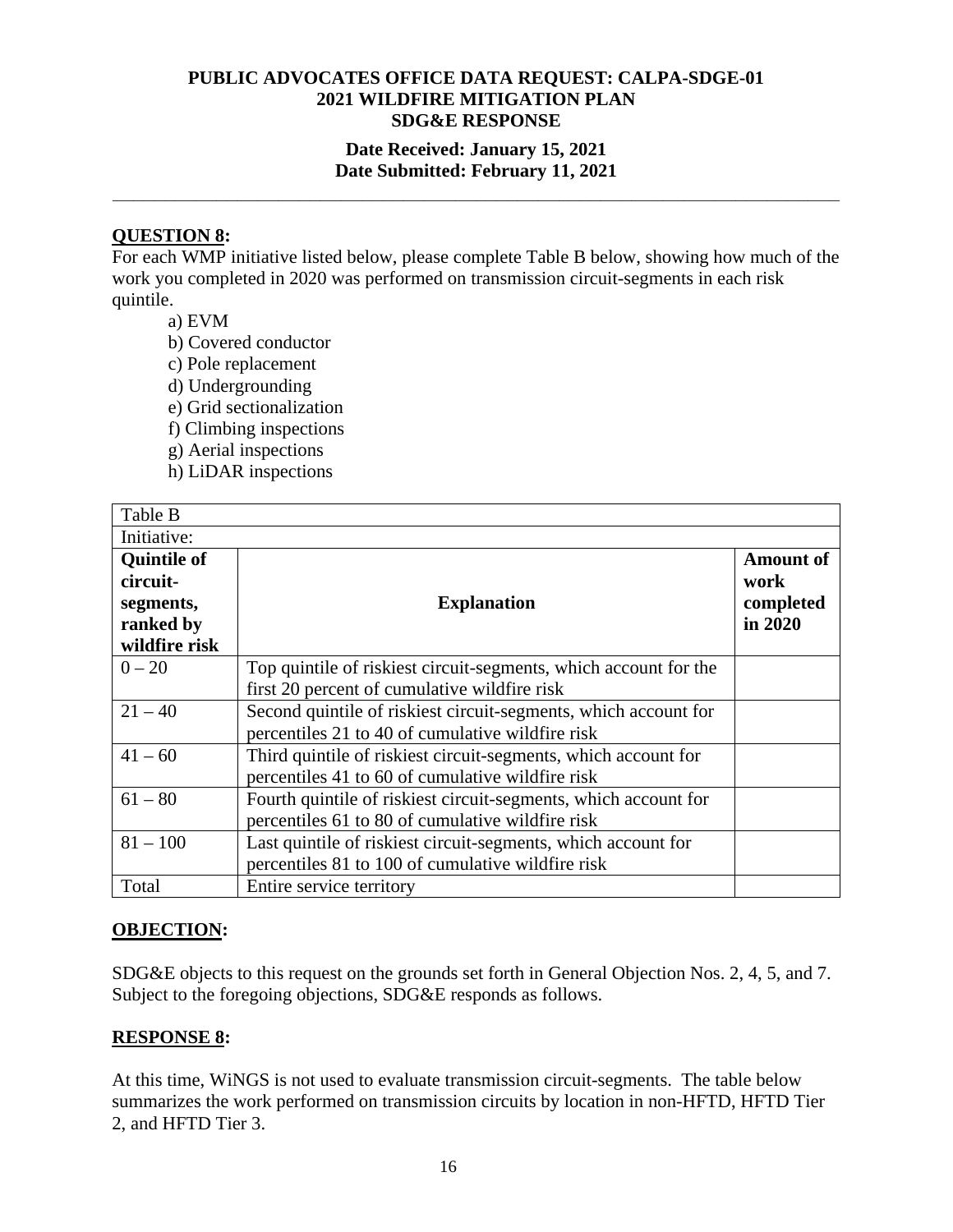# **Date Received: January 15, 2021 Date Submitted: February 11, 2021**

|                       |          | Transmission |          |          |  |
|-----------------------|----------|--------------|----------|----------|--|
|                       | Non-HFTD | Tier 2       | Tier 3   | Total    |  |
| <b>EVM</b>            | 0        | $\theta$     | 0        | 0        |  |
| Covered conductor     | 0        | 0            | $\Omega$ | 0        |  |
| Pole replacement      | 115      | 142          | 376      | 633      |  |
| Undergrounding        | 0.64     | 0.44         | 1.18     | 2.26     |  |
| Grid sectionalization | $\theta$ | $\theta$     | 0        | $\Omega$ |  |
| Climbing inspection   | 0        | 0            | 0        | O        |  |
| Aerial inspection     | $\theta$ | 0            |          | $\theta$ |  |
| LiDAR inspection      | 43.86    | 130.79       | 0.26     | 174.91   |  |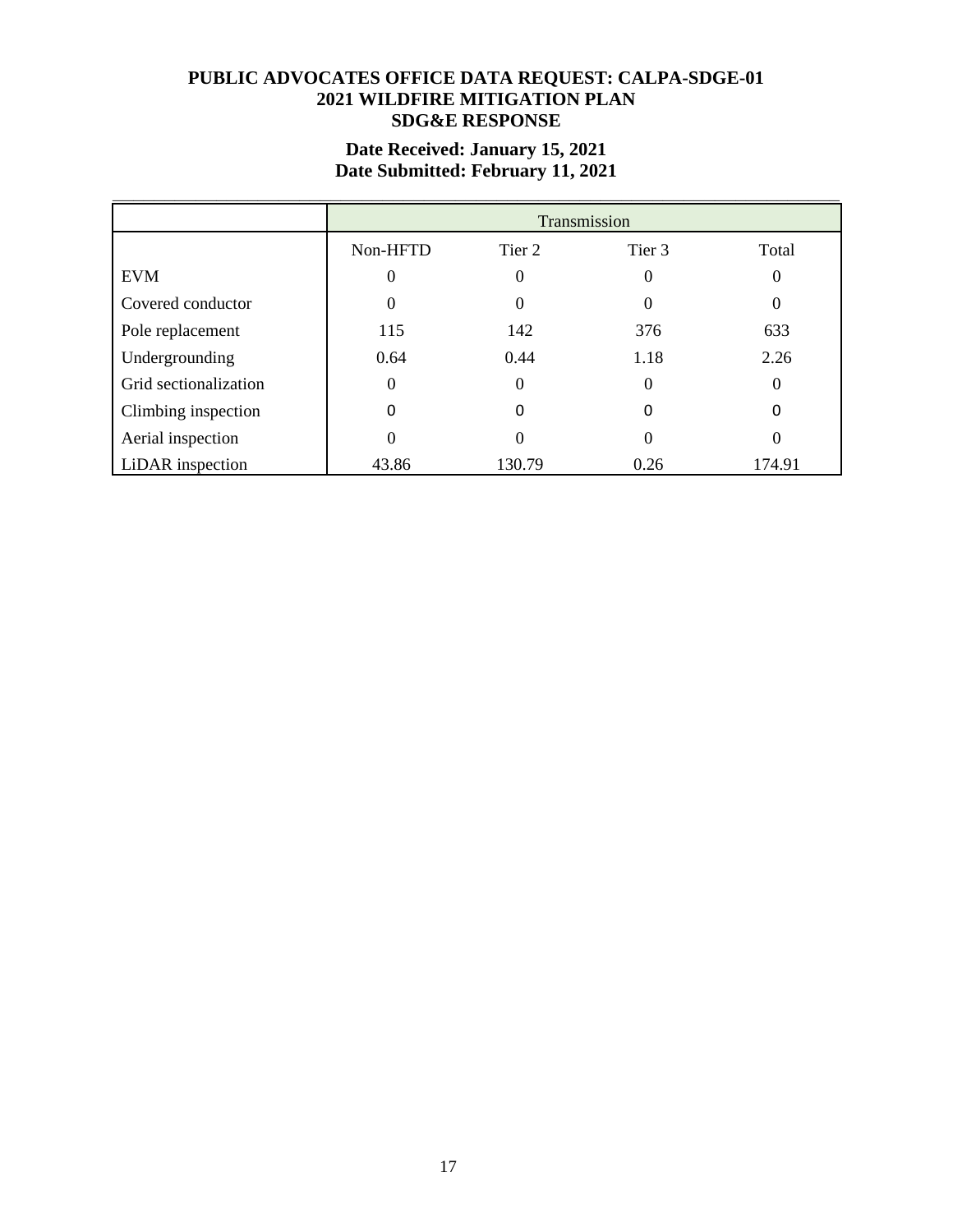## **Date Received: January 15, 2021 Date Submitted: February 11, 2021**

**\_\_\_\_\_\_\_\_\_\_\_\_\_\_\_\_\_\_\_\_\_\_\_\_\_\_\_\_\_\_\_\_\_\_\_\_\_\_\_\_\_\_\_\_\_\_\_\_\_\_\_\_\_\_\_\_\_\_\_\_\_\_\_\_\_\_\_\_\_\_** 

## **QUESTION 9:**

Regarding your PSPS circuit modeling capabilities:

- a) Please describe your present circuit modeling capabilities with regard to PSPS thresholds ("PSPS circuit modeling capabilities"), including with what level of granularity they are able to determine how circuit hardening efforts or other changes to a line segment will affect PSPS thresholds.
- b) Please describe any improvements to the present PSPS circuit modeling capability that you expect to enact in 2021.
- c) Please describe the expected state of your PSPS circuit modeling capabilities at the conclusion of the 2020-2022 WMP cycle.

## **OBJECTION:**

SDG&E objects to this request on the grounds set forth in General Objection Nos. 2, 4, 5, and 7. Subject to the foregoing objections, SDG&E responds as follows.

## **RESPONSE 9:**

- a) SDG&E's present circuit modeling capabilities consists of multiple high-performance computing clusters generating detailed weather information that is used by SDG&E's team of meteorologists to produce detailed hourly forecasts for all 220 SDG&E's weather station locations. This information is also incorporated into SDG&E's Fire Potential Index (FPI) forecast, which predicts the probability that a wildfire will get large, should an ignition occur. The weather conditions and the FPI are both factors considered when considering the need and/or requirement of a PSPS. Additionally, circuit hardening efforts or other changes to a line segment are also factors that are considered during PSPS.
- b) SDG&E has been developing an artificial intelligence (AI)-based forecasting models to help predict the details of wind speed, including improved modeling capability to determine the timing and magnitude of the potentially damaging wind gusts impacting the need for PSPS. This capability was implemented for 59 weather stations in 2020 and SDG&E intends to expand this capability to the majority of its weather stations. This improvement is expected to enhance SDG&E's ability to more accurately model the timing and locations of circuits that may be subjected to PSPS.
- c) From a predictive capability perspective, by the end of 2022, SDG&E intends to have AIbased forecasting models incorporated into weather and fire potential projects in an effort to better anticipate when and where dangerous fire weather conditions will materialize.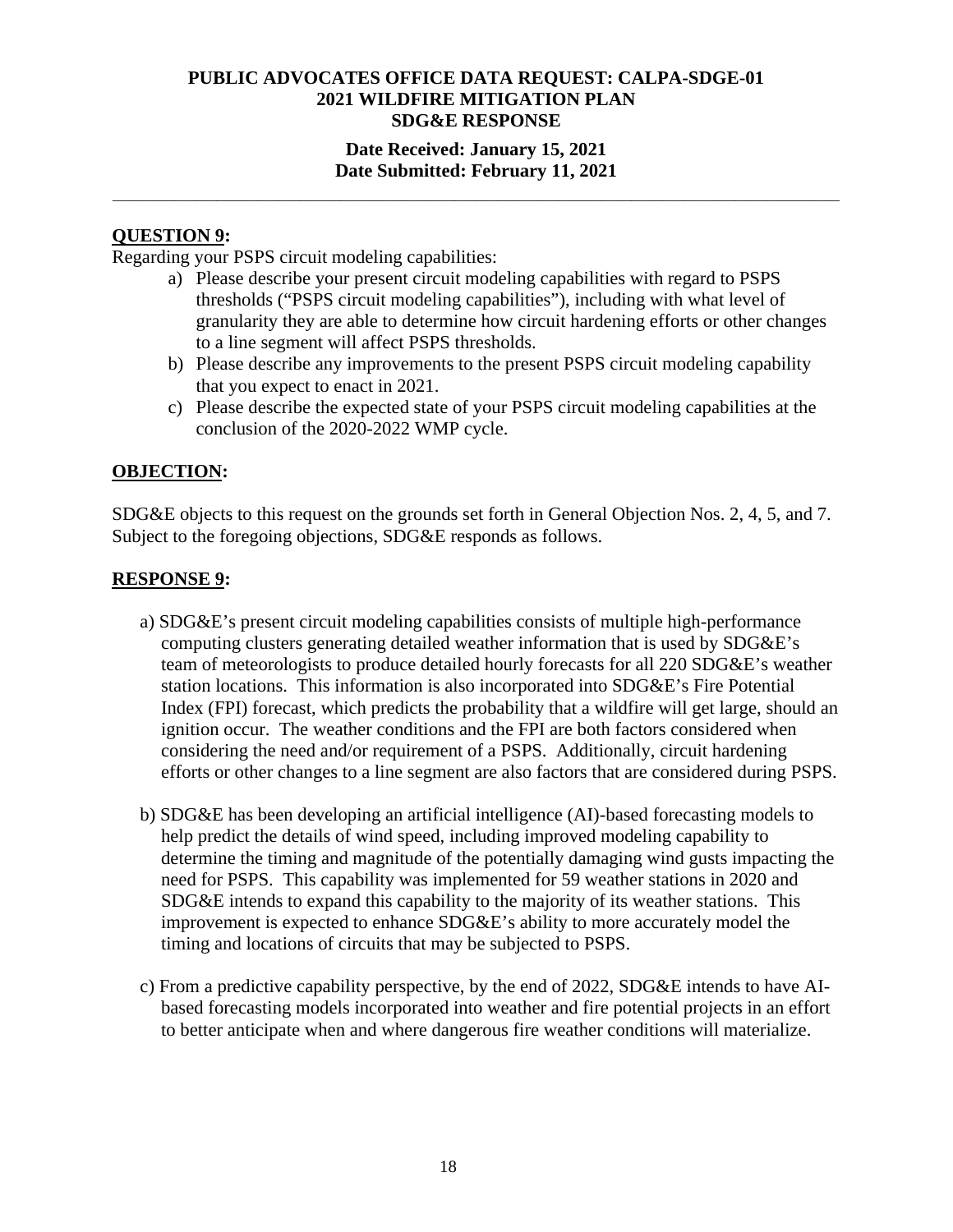## **Date Received: January 15, 2021 Date Submitted: February 11, 2021**

**\_\_\_\_\_\_\_\_\_\_\_\_\_\_\_\_\_\_\_\_\_\_\_\_\_\_\_\_\_\_\_\_\_\_\_\_\_\_\_\_\_\_\_\_\_\_\_\_\_\_\_\_\_\_\_\_\_\_\_\_\_\_\_\_\_\_\_\_\_\_** 

### **QUESTION 10:**

For each program identified in WMP section 5.3, Plan Program Targets:

- a) Provide the annual program targets from the year 2019 onward as identified in the 2019 WMP filing.
- b) Provide the annual program targets from the year 2020 onward as identified in the 2020 WMP filing.
- c) List the actual work completed for 2019.
- d) List the actual work completed for 2020.

## **OBJECTION:**

SDG&E objects to this request on the grounds set forth in General Objection Nos. 2, 4, 5, and 7. Subject to the foregoing objections, SDG&E responds as follows.

#### **RESPONSE 10:**

Please refer to "2021WMP CalPA-SDGE DR1 Q10.xlsx."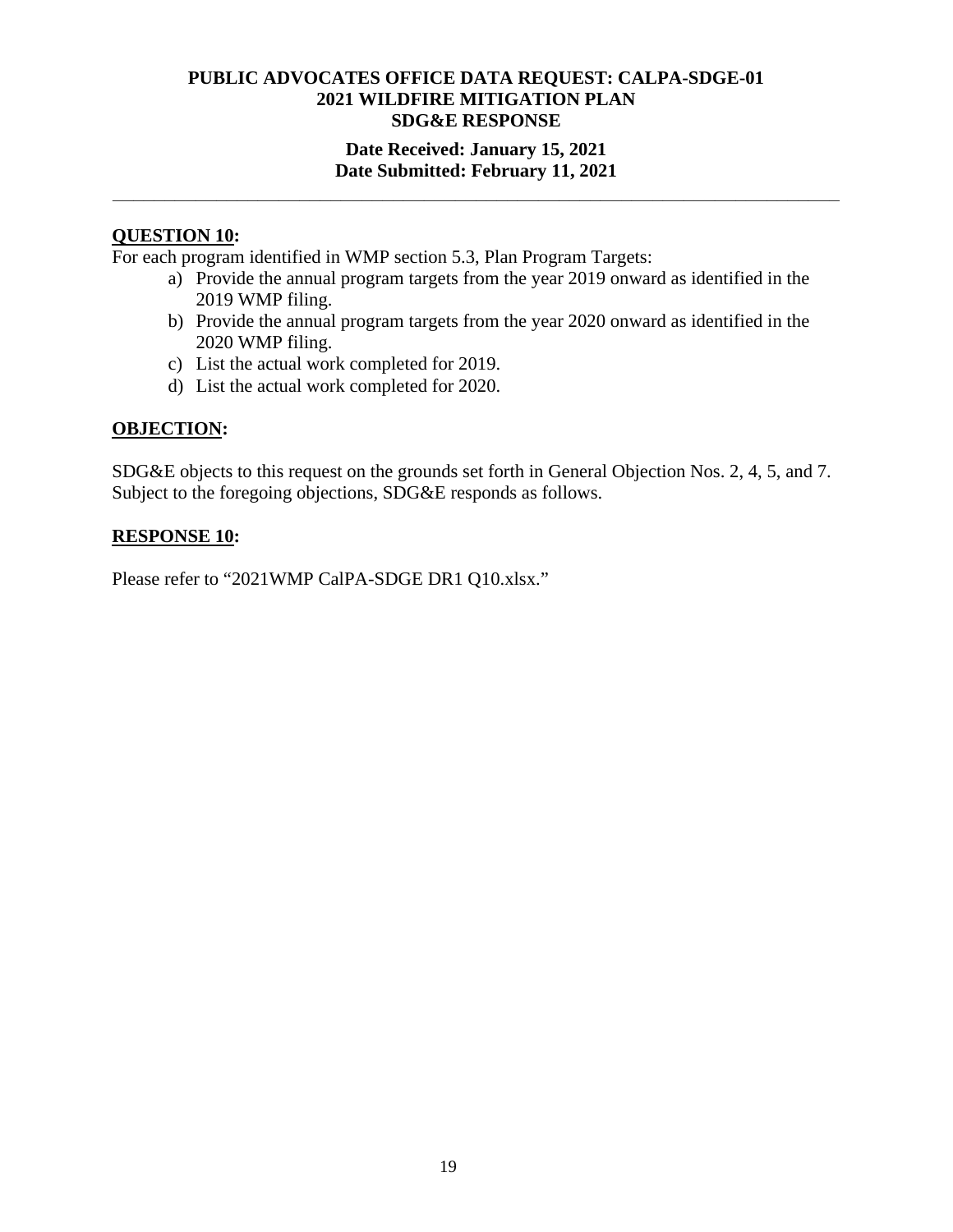## **Date Received: January 15, 2021 Date Submitted: February 11, 2021**

**\_\_\_\_\_\_\_\_\_\_\_\_\_\_\_\_\_\_\_\_\_\_\_\_\_\_\_\_\_\_\_\_\_\_\_\_\_\_\_\_\_\_\_\_\_\_\_\_\_\_\_\_\_\_\_\_\_\_\_\_\_\_\_\_\_\_\_\_\_\_** 

## **QUESTION 11:**

For each mitigation initiative identified in WMP section 7.3.1, Financial data on mitigation initiatives:

- a) Provide the spending forecasts from the year 2019 onward as identified in the 2019 WMP filing.
- b) Provide the spending forecasts from the year 2020 onward as identified in the 2020 WMP filing.
- c) Provide the actual spending for 2019.
- d) Provide the actual spending for 2020.

## **OBJECTION:**

SDG&E objects to this request on the grounds set forth in General Objection Nos. 2, 4, 5, and 7. Subject to the foregoing objections, SDG&E responds as follows.

## **RESPONSE 11:**

- a) Please refer to SDG&E's 2019 WMP, Appendix A, which is available here: https://www.sdge.com/sites/default/files/regulatory/R.18-10- 007%20SDG%26E%20Wildfire%20Mitigation%20Plan.pdf
- b) Please refer to SDG&E's 2020 WMP, Tables 21-30, which are available here: https://www.sdge.com/sites/default/files/regulatory/Appendix%20A%20- %20WMP%20Tables%201-31%20Revised%2003-02-2020\_0.xlsx
- c) Please refer to SDG&E's 2020 WMP, Tables 21-30, which are available here: https://www.sdge.com/sites/default/files/regulatory/Appendix%20A%20- %20WMP%20Tables%201-31%20Revised%2003-02-2020\_0.xlsx Please note, there were updates to 2019 actuals, as accounting adjustments were made and new projects were added to scope that had 2019 spend.
- d) Please refer to SDG&E's 2021 WMP Update, Appendix B, Table 12, which is available here: https://www.sdge.com/sites/default/files/regulatory/Attachment%20B%20-%20WMP%20Tables%201-12.xlsx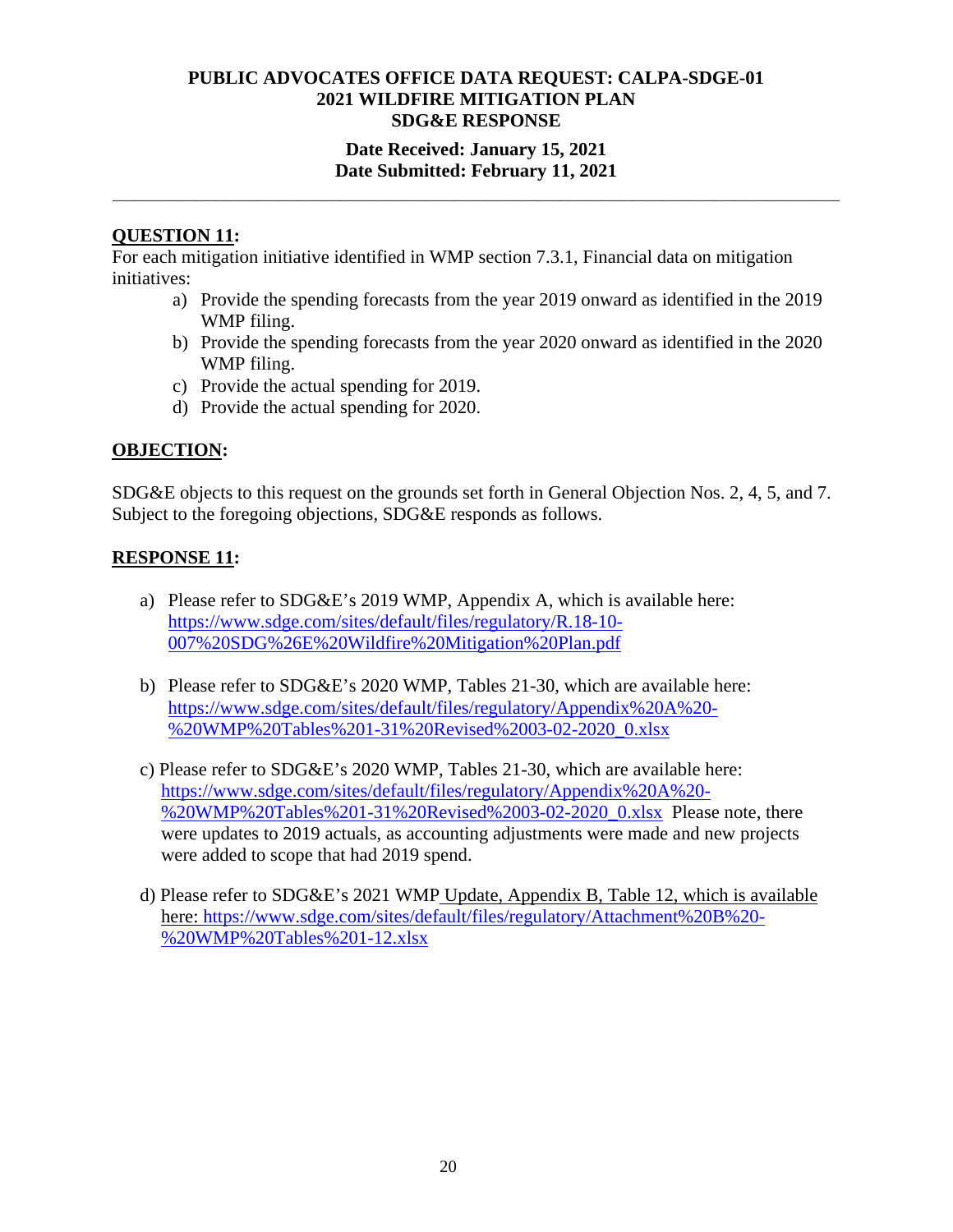## **Date Received: January 15, 2021 Date Submitted: February 11, 2021**

**\_\_\_\_\_\_\_\_\_\_\_\_\_\_\_\_\_\_\_\_\_\_\_\_\_\_\_\_\_\_\_\_\_\_\_\_\_\_\_\_\_\_\_\_\_\_\_\_\_\_\_\_\_\_\_\_\_\_\_\_\_\_\_\_\_\_\_\_\_\_** 

# **QUESTION 12:**

Please identify and provide a copy of all quality assurance or quality control (QA/QC) reports conducted by both internal and external entities — that were completed since January 1, 2020 and that examined any programs, initiatives, or strategies described in your 2020 Wildfire Mitigation Plan. External entities include, but are not limited to, contractors, auditors, and Independent Evaluators.

## **OBJECTION:**

SDG&E objects to this request on the grounds set forth in General Objection Nos. 2, 4, 5, and 7. Subject to the foregoing objections, SDG&E responds as follows.

#### **RESPONSE 12:**

Please refer to "2021WMP CalPA-SDGE DR1 Q12.zip." Employee names have been redacted.